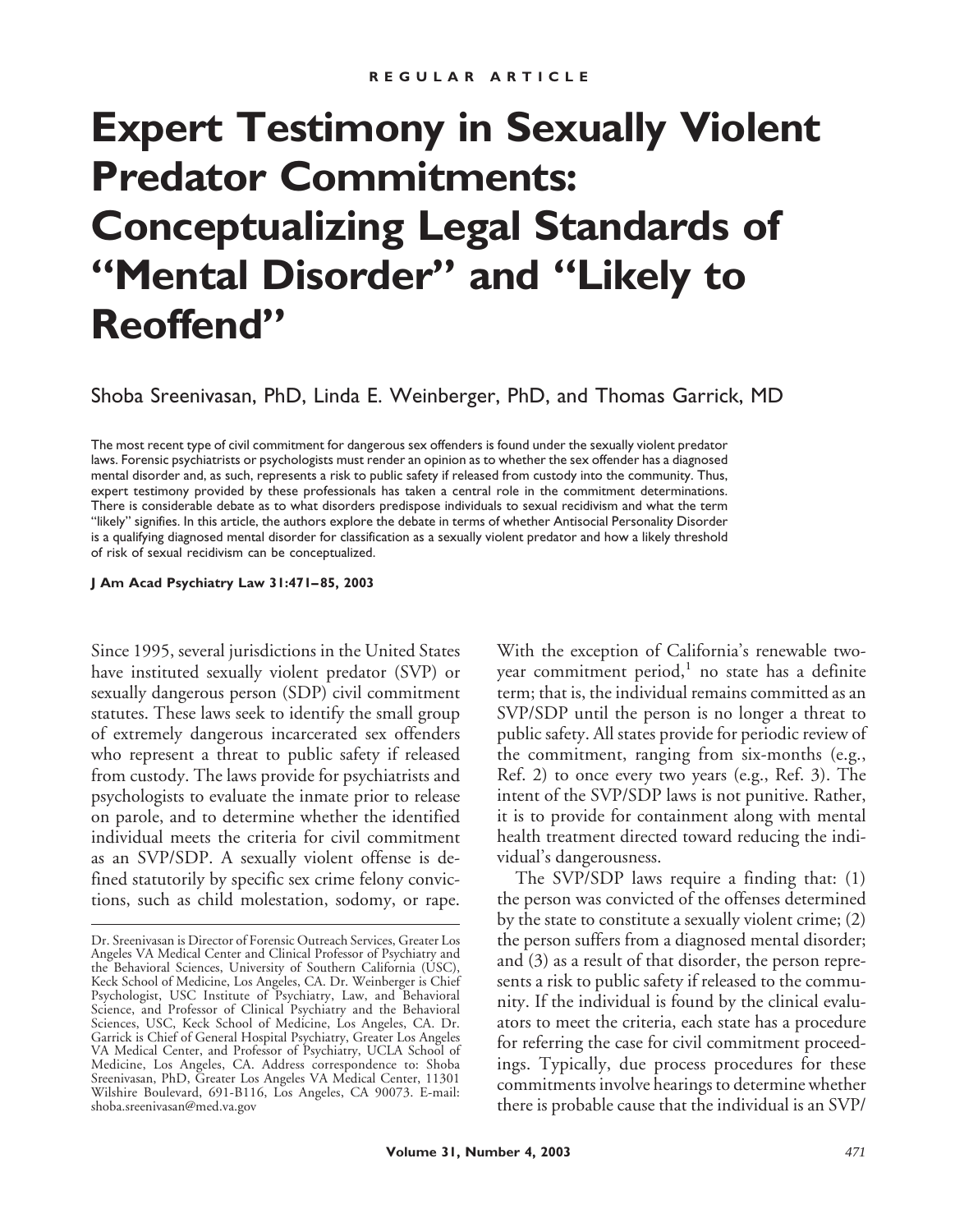SDP. If probable cause is found, the case is referred for trial.

In the courtroom, the testifying expert must render an opinion regarding two critical issues: does the person have a "diagnosed mental disorder" and what is the "likelihood" of sexual recidivism. Individuals cannot be identified as SVPs/SDPs and accordingly committed, unless they are found to be positive on both elements. Thus, expert testimony provided by forensic psychiatrists and psychologists has taken a central role in these commitment determinations. These are also the very points on which there is argument and controversy among testifying professionals. Specifically, there is debate as to what disorders predispose individuals to sexual recidivism and whether a condition such as Antisocial Personality Disorder fulfills this element. Risk analysis focuses on what the term "likely" signifies, whether a quantitative description of such risk is prudent or acceptable peer practice, and relatedly, the discussion involving actuarial versus clinical analysis.

Trial judges charged with evaluating the validity of expert witnesses' testimony face a daunting task in relation to conflicting opinions in the scientific literature regarding the areas of mental disorder and risk analysis.  $4-7$  In a recent article, Appelbaum<sup>8</sup> states that although the trial judge has the responsibility of "screening testimony that is likely to be misleading. . ., anyone with courtroom experience knows that the ability of judges to determine the scientific or clinical validity of proposed testimony is imperfect at best" (Ref. 8, p 389). This is only further compounded when the field is mired in controversy regarding definitions and application, as is the case in SVP/SDP commitments.

Appelbaum proposes that peer review and professional association guidelines can improve the quality of expert testimony, but so can efforts to clarify the controversial elements by examining the area in light of practice, legal interpretation, and current research. The purpose of this article is to explore the debate in terms of whether Antisocial Personality Disorder is a qualifying "diagnosed mental disorder" for classification as an SVP/SDP and how a "likely" threshold of sexual recidivism risk can be conceptualized.

## **Sexually Violent Predator/Dangerous Person Laws: An Overview**

Currently, there are 17 jurisdictions that have adopted some form of an SVP/SDP commit-

**Table 1** Commitment Classification Term by State

| Term                               | State                                                                                                      |
|------------------------------------|------------------------------------------------------------------------------------------------------------|
| Sexually violent person            | Arizona, Illinois, Wisconsin                                                                               |
| Sexually violent predator          | California, Florida, Iowa, Kansas,<br>Missouri, New Jersey, South Carolina,<br>Texas, Virginia, Washington |
| Sexually dangerous<br>person       | Massachusetts, Minnesota                                                                                   |
| Sexual psychopathic<br>personality | Minnesota                                                                                                  |
| Sexually dangerous<br>individual   | North Dakota                                                                                               |
| No term                            | Tennessee                                                                                                  |

ment.<sup>9-25</sup> Table 1 lists the states and the terms for their enacted legislation. All of these states provide for the commitment after the individual's imprisonment.

An overview of the number of offenders actually retained under these civil commitment statutes provides for an understanding of the refined nature of the evaluators' assessment. That is, only a very small number of sex offenders are referred for such evaluation, and an even smaller number are considered to meet the criteria. California's statistics serve to illustrate the population trends regarding SVP commitments. In California, approximately 350 sex offenders are released each month from custody.<sup>26</sup> Since the inception of the Californian SVP law on January 1, 1996, through August 2, 2001, the California Department of Mental Health estimates that 18.6 percent (3,776) of all sex offenders awaiting parole release were referred for evaluation under the civil commitment statute. Of these, 669 were rejected as not meeting the criteria after a record review conducted by the Department of Mental Health. The remaining 2,107 cases were referred to psychiatrists and/or psychologists for further evaluation. Of these, 45 percent (948) were determined by the evaluators as meeting the criteria for commitment and thus supporting further judicial proceedings. As of August 2, 2001, 236 individuals had been committed under the SVP statute, with 172 individuals awaiting further proceedings. As these numbers illustrate, a very small percentage (i.e., 236 sex offenders committed of a total of 20,301 (1.16%) sex offenders released) of all California sex offenders who had been retained under the SVP law.

The California Department of Mental Health<sup>26</sup> also cited statistics for individuals in other states who were in various phases of the SVP/SDP commitment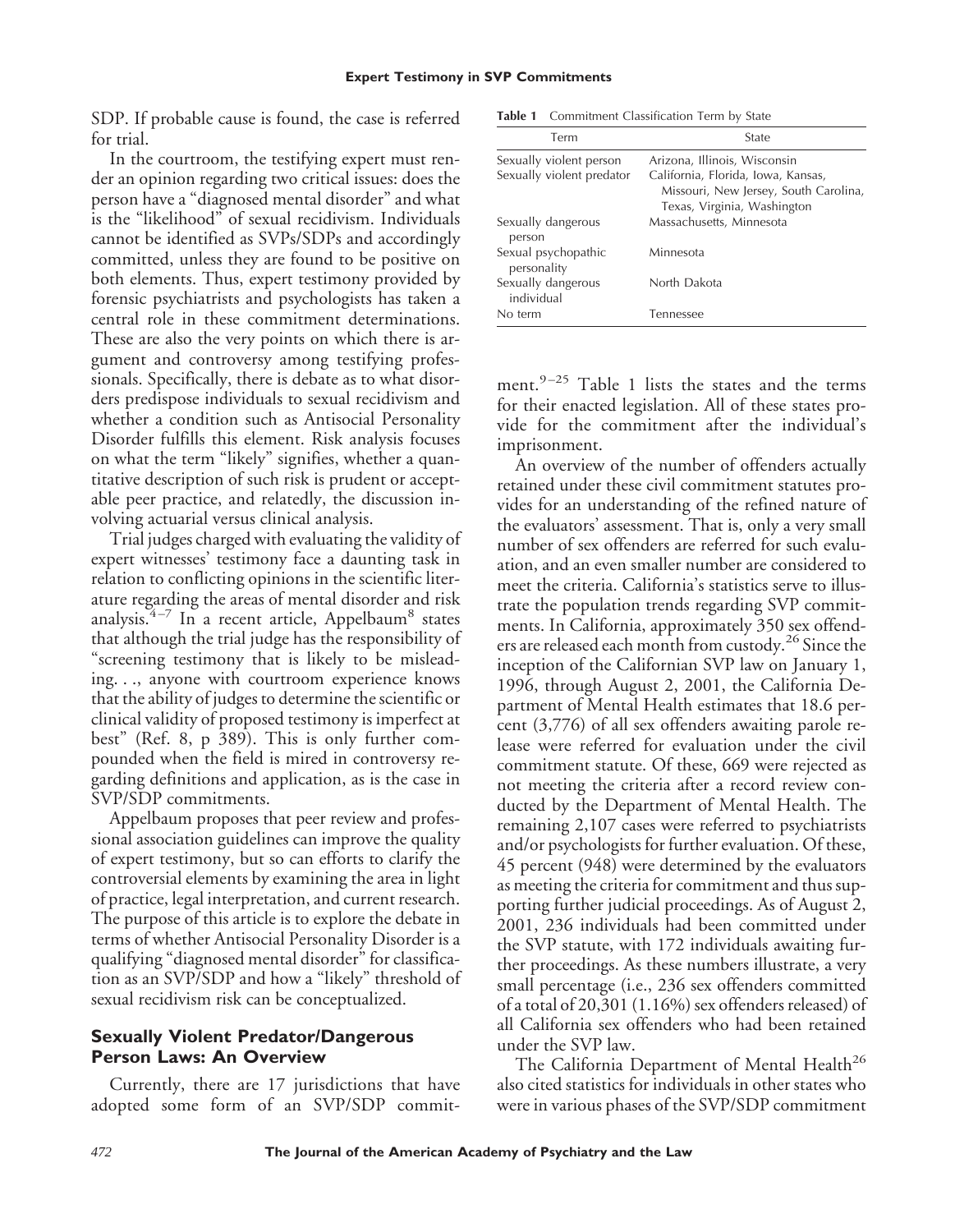| State           | Mental Condition                                                                                                                                                                                                                                                                                                                                                                                                                                                                                                                                                                                                                                                                                                                                                                                                                                                                                                                                                     |
|-----------------|----------------------------------------------------------------------------------------------------------------------------------------------------------------------------------------------------------------------------------------------------------------------------------------------------------------------------------------------------------------------------------------------------------------------------------------------------------------------------------------------------------------------------------------------------------------------------------------------------------------------------------------------------------------------------------------------------------------------------------------------------------------------------------------------------------------------------------------------------------------------------------------------------------------------------------------------------------------------|
| 13 states       | A congenital or acquired condition affecting the emotional or volitional capacity that predisposes the person to the<br>commission of criminal sexual acts to a degree constituting the person a menace to the health and safety of others<br>In the 13 states, the terms for the mental condition are as follows:                                                                                                                                                                                                                                                                                                                                                                                                                                                                                                                                                                                                                                                   |
| California      | Diagnosed mental disorder                                                                                                                                                                                                                                                                                                                                                                                                                                                                                                                                                                                                                                                                                                                                                                                                                                                                                                                                            |
| Florida         | Mental abnormality or personality disorder                                                                                                                                                                                                                                                                                                                                                                                                                                                                                                                                                                                                                                                                                                                                                                                                                                                                                                                           |
| <b>Illinois</b> | Mental disorder                                                                                                                                                                                                                                                                                                                                                                                                                                                                                                                                                                                                                                                                                                                                                                                                                                                                                                                                                      |
| lowa            | Mental abnormality                                                                                                                                                                                                                                                                                                                                                                                                                                                                                                                                                                                                                                                                                                                                                                                                                                                                                                                                                   |
| Kansas          | Mental abnormality or personality disorder                                                                                                                                                                                                                                                                                                                                                                                                                                                                                                                                                                                                                                                                                                                                                                                                                                                                                                                           |
| Missouri        | Mental abnormality                                                                                                                                                                                                                                                                                                                                                                                                                                                                                                                                                                                                                                                                                                                                                                                                                                                                                                                                                   |
| New Jersey      | Mental abnormality or personality disorder                                                                                                                                                                                                                                                                                                                                                                                                                                                                                                                                                                                                                                                                                                                                                                                                                                                                                                                           |
| South Carolina  | Mental abnormality or personality disorder                                                                                                                                                                                                                                                                                                                                                                                                                                                                                                                                                                                                                                                                                                                                                                                                                                                                                                                           |
| Texas           | Behavioral abnormality                                                                                                                                                                                                                                                                                                                                                                                                                                                                                                                                                                                                                                                                                                                                                                                                                                                                                                                                               |
| Virginia        | Mental abnormality or personality disorder                                                                                                                                                                                                                                                                                                                                                                                                                                                                                                                                                                                                                                                                                                                                                                                                                                                                                                                           |
| Washington      | Mental abnormality or personality disorder                                                                                                                                                                                                                                                                                                                                                                                                                                                                                                                                                                                                                                                                                                                                                                                                                                                                                                                           |
| Wisconsin       | Mental disorder                                                                                                                                                                                                                                                                                                                                                                                                                                                                                                                                                                                                                                                                                                                                                                                                                                                                                                                                                      |
| Massachusetts   | Mental abnormality and "personality disorder," a congenital or acquired physical or mental condition that results in a<br>general lack of power to control sexual impulses.                                                                                                                                                                                                                                                                                                                                                                                                                                                                                                                                                                                                                                                                                                                                                                                          |
| Arizona         | "Mental disorder" means a paraphilia, personality disorder, or conduct disorder or any combination of paraphilia,<br>personality disorder and conduct disorder that predisposes a person to commit sexual acts to such a degree as to render<br>the person a danger to the health and safety of others.                                                                                                                                                                                                                                                                                                                                                                                                                                                                                                                                                                                                                                                              |
| Minnesota       | "Sexual psychopath personality" means the existence in any person of such conditions of emotional instability, or<br>impulsiveness of behavior, or lack of customary standards of good judgement, or failure to appreciate the consequences<br>of personal acts, or combination of any of these conditions, which render the person irresponsible for personal conduct<br>with respect to sexual matters, if the person has evidenced, by a habitual course of misconduct in sexual matters, an<br>utter lack of power to control the person's sexual impulses and, as a result, is dangerous to other persons.<br>"Sexually dangerous person" means a person who has manifested a sexual, personality, or other mental disorder or<br>dysfunction; and as a result, is likely to engage in acts of harmful sexual conduct For purposes of this provision, it<br>is not necessary to prove that the person has an inability to control the person's sexual impulses. |
| North Dakota    | Congenital or acquired condition that is manifested by a sexual disorder, a personality disorder, or other mental disorder<br>or dysfunction that makes that individual likely to engage in further acts of sexually predatory conduct which constitute<br>a danger to the physical or mental health or safety of others For these purposes, mental retardation is not a sexual<br>disorder, personality disorder, or other mental disorder or dysfunction.                                                                                                                                                                                                                                                                                                                                                                                                                                                                                                          |
| Tennessee       | Mental illness or serious emotional disturbance because of that illness, poses a likelihood of serious harm , and is<br>in need of care and treatment in a mental hospital or treatment resource.                                                                                                                                                                                                                                                                                                                                                                                                                                                                                                                                                                                                                                                                                                                                                                    |

**Table 2** Definition of the Required Mental Condition

process. These numbers are all lower than those of California and indicate that, across the country, the actual total number of sex offenders either awaiting or under commitment range by state from fewer than 50 (e.g., Iowa, Kansas, North Dakota, Missouri, and South Carolina) to close to 400 (e.g., Florida) as of 2001.

## **Diagnosed Mental Disorder: Statutory and Case Law Definitions**

Of the 17 states with laws permitting the involuntary postconviction commitment of sex offenders, 13 have similar wording regarding the mental condition necessary for commitment under their SVP/SDP statutes. The remaining four states use a different standard. Table 2 presents a summary of the required mental condition and its definition, by state.

Specific DSM-IV-TR<sup>27</sup> type classifications are not identified by statute for what does or does not constitute a qualifying mental disorder or mental abnormality. The most common definition of a mental disorder across the states is similar to that in the California § 6600 Welfare and Institutions Code (WIC)—that is, "a congenital or acquired condition affecting the emotional or volitional capacity that predisposes the person to the commission of criminal sexual acts in a degree constituting the person a menace to the health and safety of others" (Ref. 10, WIC  $6600(a)$ ). This definition implies a causal relationship between the mental disorder and deviant sexual acting out. The definition also implies that the condition impacts emotional and volitional capacity, terms that are not found in the DSM-IV-TR.

Two U.S. Supreme Court decisions addressed mental abnormality in the SVP laws. The first case is *Kansas v. Hendricks*. <sup>28</sup> Leroy Hendricks was a sex offender with a long history of molesting children. Hendricks' history began in 1955 when he exposed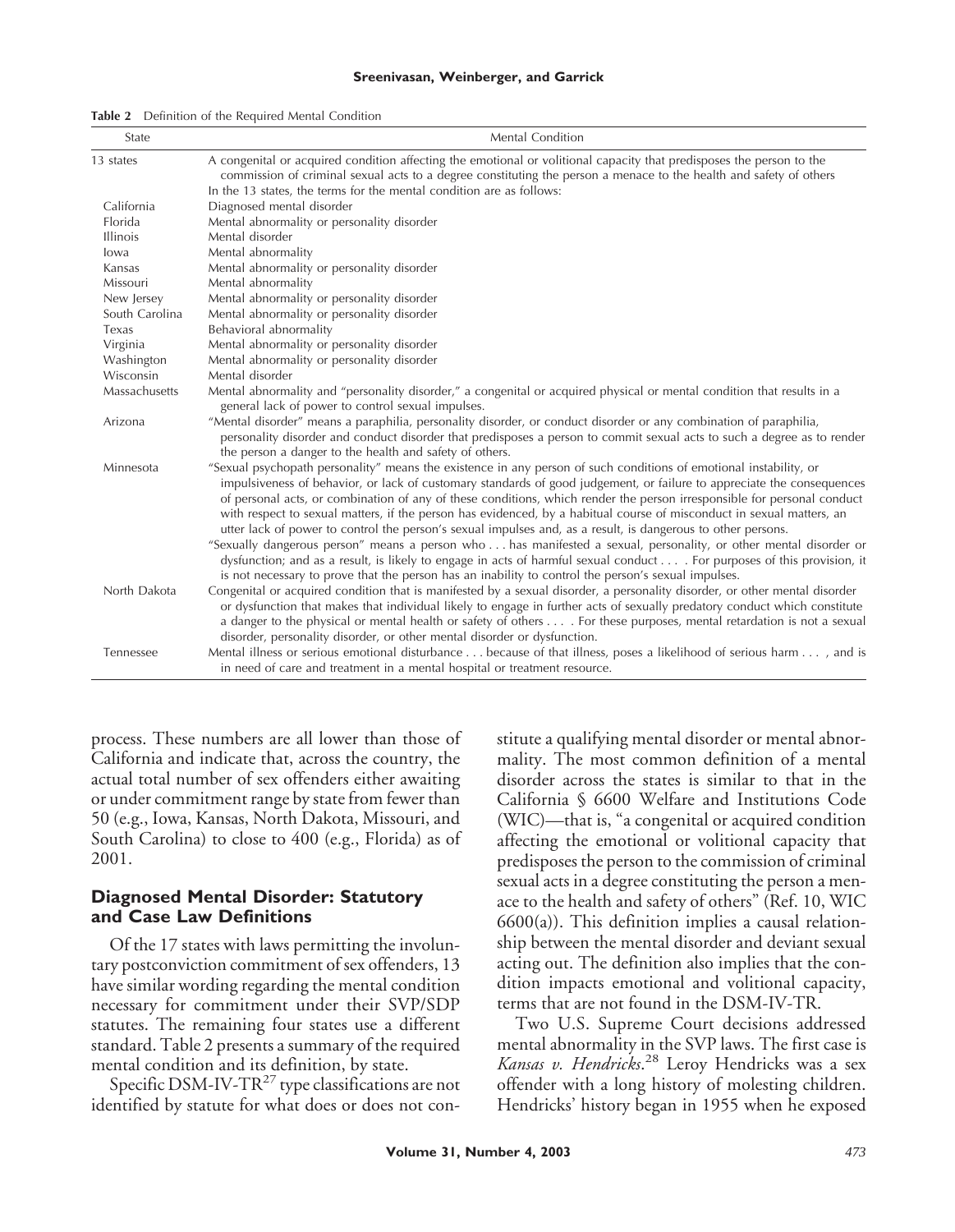his genitals to young girls. In 1957 he was convicted of lewdness involving a young girl, in 1960 he molested two young boys while he worked at a carnival, and he was later arrested for molesting a seven-yearold girl. Shortly after release from prison, he performed oral sex on an 8-year-old girl and fondled an 11-year-old boy. After release on parole, for four years he forced his stepdaughter and son to engage in sexual activity with him. He was then convicted of indecent liberties with two 13-year-old boys. Hendricks was about to be released from prison when Kansas sought to commit him under their SVP Act. During the commitment hearing, Hendricks agreed with the State's diagnosis that he suffered from Pedophilia and that he could not control aberrant sexual thoughts, particularly during periods of stress. The jury found him to be an SVP. On appeal, the Kansas Supreme Court invalidated the Act on the grounds that "mental abnormality" did not satisfy the "substantive" due process requirement that involuntary civil commitment must be predicated on a "mental illness." The case was then appealed to the U.S. Supreme Court.

The Supreme Court rejected Hendricks' claim that mental illness, as opposed to mental abnormality or personality disorder, had to be present to satisfy civil commitment constitutionally. The Court noted that states were left to define such terms, and Kansas had done so. Further, the Court wrote that states, in narrow circumstances, provide for the involuntary commitment of individuals who are unable to control their behavior and therefore pose a risk of danger to public health and safety. Accordingly, the Court viewed Hendricks' condition of Pedophilia as one that satisfied the criterion related to an inability to control his dangerousness. The Court justified Hendricks' civil commitment on the basis of his admission of a lack of volitional control (over sexual impulses) together with his risk for future dangerousness. The justices opined that these elements differentiated Hendricks from other dangerous individuals who were better dealt with through criminal proceedings.

The second case considered by the U.S. Supreme Court was that of *Kansas v. Crane*. <sup>29</sup> Michael Crane was convicted of lewd and lascivious behavior and pled guilty to aggravated sexual battery for two incidents that occurred on the same day. Crane exposed himself to a tanning salon attendant. Shortly thereafter, he exposed himself to a video store clerk, whom he then grabbed by the neck, demanding that she perform oral sex on him and threatening to rape her before running out of the store. Crane was diagnosed as suffering from Exhibitionism and Antisocial Personality Disorder. Exhibitionism alone was not thought by the experts to support classification as an SVP; however, the combined disorders of Exhibitionism and Antisocial Personality Disorder were considered by them to meet SVP criteria, and the jury agreed. The case was appealed to the Kansas Supreme Court, which reversed the lower court finding, interpreting *Hendricks* as requiring a determination that the individual could not control his behavior. The case was then appealed to the U.S. Supreme Court. The Court noted that in their ruling in *Hendricks* they referred to the Kansas SVP Act as requiring a mental abnormality or disorder that made it difficult for the person to control his or her behavior. In addressing this, the Court asserted that there was no requirement for a complete lack of control determination in their *Hendricks* decision. Consequently, in *Crane*, the Court held that while an " 'inability to control behavior' will not be demonstrable with mathematical precision. It is enough to say that there must be proof of serious difficulty in controlling behavior" (Ref. 29, p 407). Thus, the Court vacated and remanded the case.

Both *Hendricks* and *Crane* offer the High Court's rationale in how to interpret the criterion mental disorder in SVP/SDP laws. The Court also noted in Crane that states retain considerable flexibility in the definition of mental abnormalities and personality disorders that make an individual eligible for civil commitment. In *Crane*, the experts opined that the combination of Exhibitionism and Antisocial Personality Disorder (but not Exhibitionism alone) was thought to rise to the threshold of a qualifying mental disorder. Although this was an opportunity for the Court to address whether Antisocial Personality Disorder should be considered a qualifying diagnosis for an SVP/SDP commitment, they did not.

# **Antisocial Personality Disorder: Is It a Qualifying Mental Disorder?**

The matter of where Antisocial Personality Disorder fits in the civil commitment of sex offenders has been long debated. A historical review of the arguments (particularly as occurring in California) offers a context for addressing this quandary when consid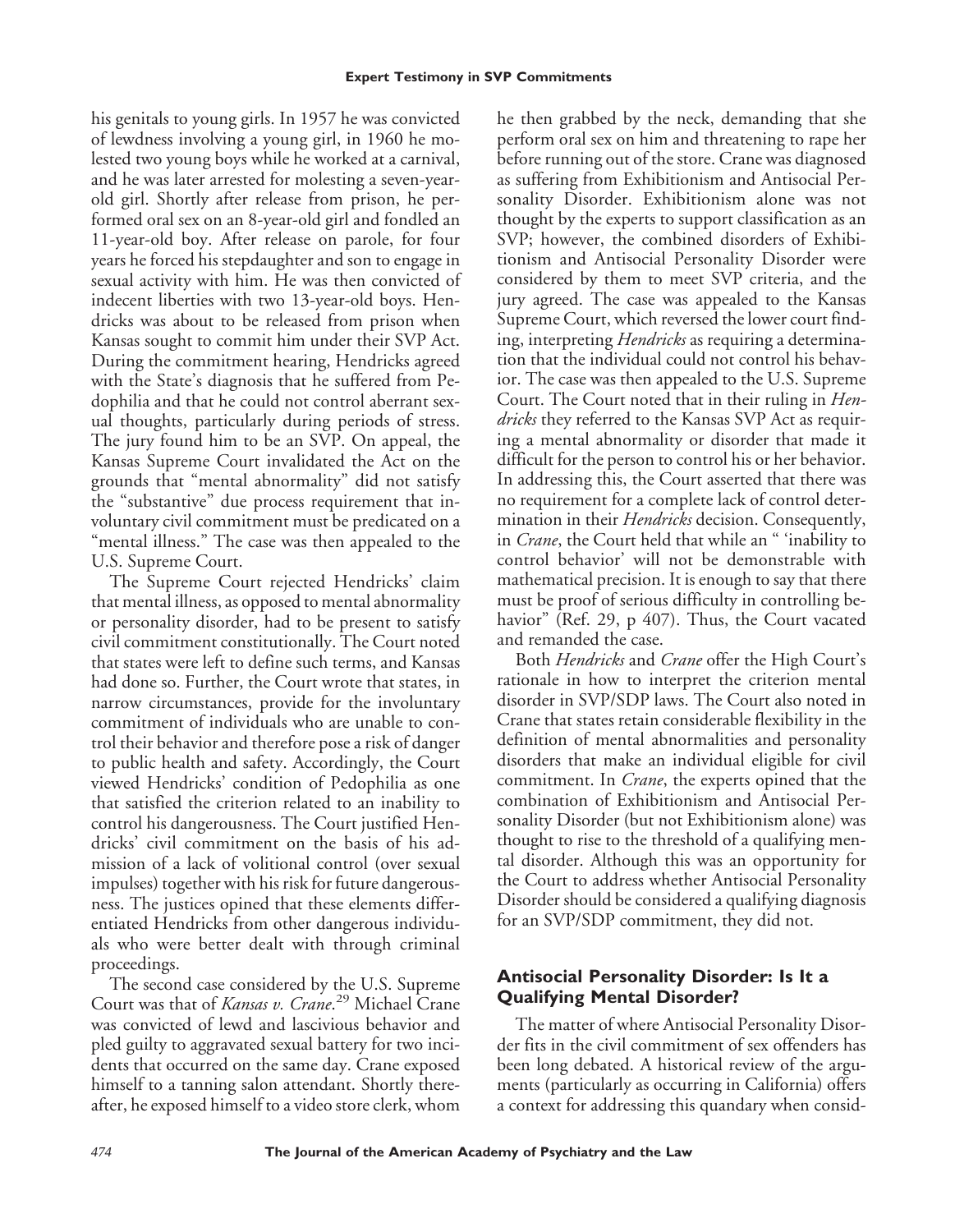ering definitions of mental disorders in SVP/SDP evaluations.

The first sexual psychopath laws appeared in Michigan in 1937. California followed in 1939, 30, 31 and by the mid-1960s more than half the states had similar laws for sex offenders. The intent of the sexual psychopath law was to provide for hospitalization and treatment of persons who perpetrate sexual acts offensive to society and who have a mental abnormality that is receptive to treatment.<sup>32</sup> As a result of work within this population, much was learned about those individuals who could benefit from treatment and those who could not. In California, it was found that sex offenders classified as incorrigible sociopaths were not individuals who lacked the ability to control their sexual impulses as much as they lacked the ability to control their antisocial impulses. Thus, it was believed that this category of individuals should be judged according to the merits of the case and committed to correctional facilities when indicated.<sup>33</sup>

In 1963, California instituted many reforms to the sexual psychopath laws, including the name change to "mentally disordered sex offender." This new set of laws reiterated the need to limit the proceedings to those who could benefit from hospital treatment. As such, persons with a record of a wide range of criminal activity, including sexual offenses, were not perceived of as appropriate for commitment as mentally disordered sex offenders. While it was thought that some may have a mental disorder, it was believed that they were not predisposed to commit sexual offenses specifically. The then Director of the California State Department of Mental Hygiene believed that treatment for such individuals would not be of much help and therefore was not warranted. Rather, he believed that, "the social forces of a prison treatment setting offers just as good or a better chance for rehabilitation" (Ref. 34, p 132).

The original sexual psychopath laws were viewed as alternatives to imprisonment for sex offenders. They were intended to provide treatment and offer a possible cure for future sexual offending. Those with Antisocial Personality Disorder were found not to be amenable to such treatment efforts, and it was understood that they should be excluded from such categorization and commitment. $34$  In general, specialized treatment for sex offenders began to lose favor, and in the 1970s and 1980s many states repealed their sexual psychopath laws as a result of the viewpoint that the treatment of sex offenders was ineffective.<sup>32</sup> By 1990, only 13 states had sexual psychopath laws in effect.<sup>35</sup>

This social policy trend toward repeal of special sex offender laws held sway until the mid-1990s, when a series of sexual offenses committed by paroled sex offenders became highly publicized. As a result, many states reviewed their policy regarding the civil commitment of sex offenders and enacted the most recent set of sexual dangerous person laws. These states' legislatures drafted SVP/SDP Acts that acknowledged the difficulty in treating these particular sex offenders and instituted involuntary commitment proceedings different from their general involuntary civil commitment statutes. The legislatures reasoned that, while the ultimate goal of the SVP/ SDP statutes is the treatment, and ideally the cure, of the mental condition that causes individuals to commit sexual offenses, the immediate purpose is to protect society by ensuring the commitment of such individuals.<sup>36</sup> This rationale was addressed by the American Psychiatric Association's Task Force<sup>35</sup> who argued that these laws undermine the legitimacy of the medical model of civil commitment and therefore should be opposed vigorously.

The primacy of the need to protect society over the need for the committed sex offender to benefit from treatment is illustrated by the absence of any state's requiring that the individual be considered amenable to treatment efforts to be designated an SVP/SDP. Indeed, California's commitment law states clearly that amenability to treatment is not necessary for finding that the person is an SVP nor for the person to be referred for treatment.<sup>37</sup> The statute states further that, ". . .treatment does not mean that the treatment be successful or potentially successful, nor does it mean that the person must recognize his or her problem and willingly participate in the treatment program."<sup>37</sup> Consequently, the individual with an Antisocial Personality Disorder, who may not have been identified as able to profit from treatment and therefore qualify under the original sexual psychopath laws, now could well be found to meet current SVP/SDP criteria.

As a result, the testifying expert should be aware of the changed context for the newer commitment laws in which amenability to treatment is not a factor and take this into account with respect to both their biases and opinions. In addition, clinicians may be reluctant to place purely antisocial individuals in facil-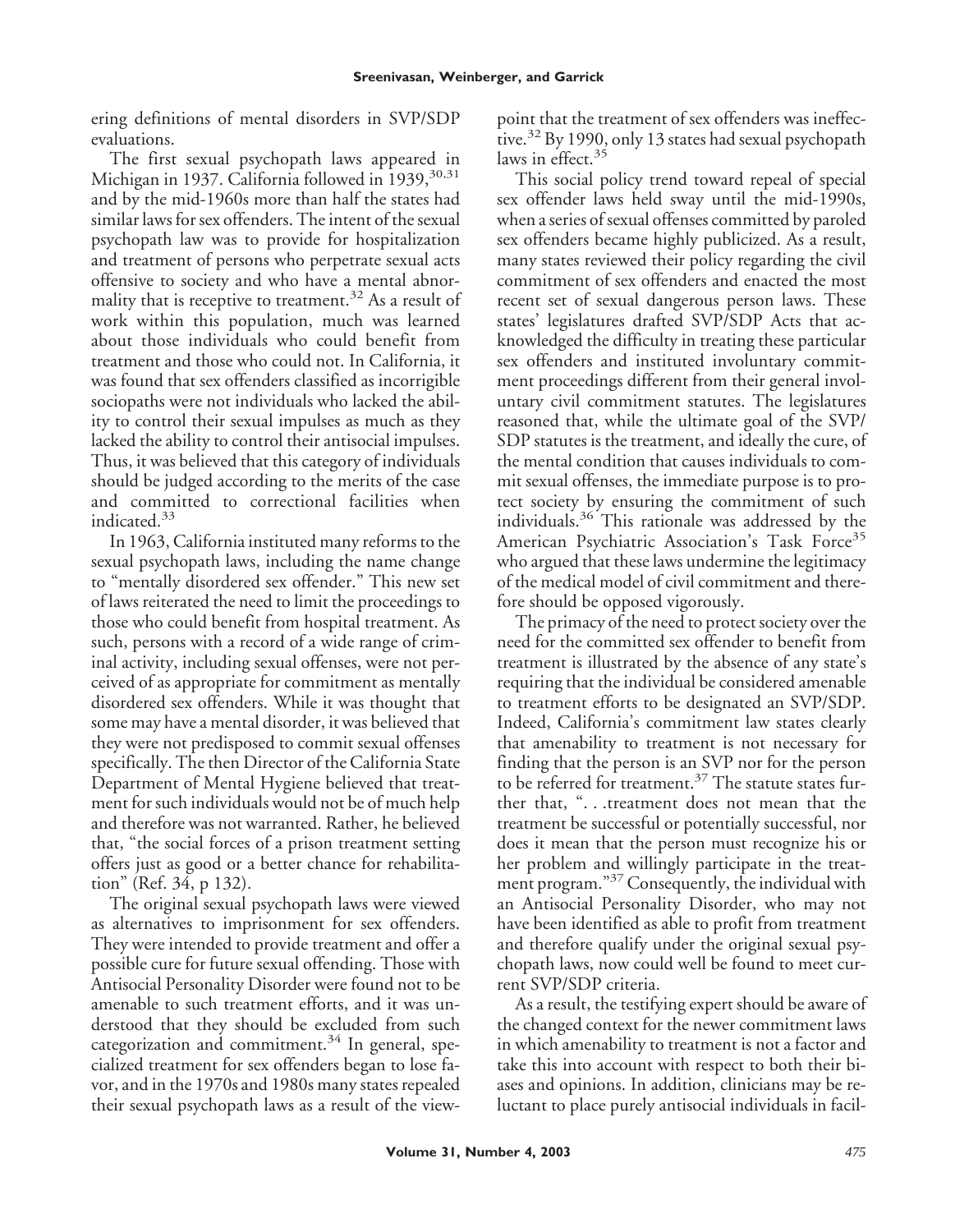ities that provide psychiatric treatment, given the questionable effectiveness of treatment programs for this population. $38-40$  Clinicians also may have concerns, similar to those expressed by the American Psychiatric Association's Task Force, regarding the use of psychiatric facilities when they believe the sole purpose of the commitment is confinement, and thus another means to deliver punishment. This view is articulated most strongly by those who believe that sex offenders cannot be treated successfully, particularly if they suffer from Antisocial Personality Disorder. Nevertheless, the U.S. Supreme Court has upheld repeatedly the constitutionality of the SVP/SDP laws. In both *Kansas v. Hendricks*<sup>28</sup> and *Kansas v. Crane*, <sup>29</sup> the U.S. Supreme Court affirmed the constitutionality of the SVP law and stated clearly that commitment under this Act is not punishment, because neither of the two primary objectives of criminal punishment, retribution or deterrence, is implicated (Ref. 28, p 2082). Moreover, the Court wrote in *Hendricks* that:

. . .incapacitation may be a legitimate end of civil law. . . . While we have upheld state civil commitment statutes that aim both to incapacitate and treat, we have never held that the Constitution prevents a State from civilly detaining those for whom no treatment is available, but who nevertheless pose a danger to others [Ref. 28, p 2084].

Another argument offered by the Court that the Act is not punitive is their acceptance that while the state's overriding concern was the continued segregation of sexually violent offenders, an ancillary purpose of the Act was to provide treatment if such is possible.

The viewpoint that Antisocial Personality Disorder cannot be applied in SVP/SDP Acts is unsupported by statutory and case law, as there is no proscription of this disorder as a qualifying mental condition. Both Florida<sup>41</sup> and Iowa<sup>42</sup> recognize that, "SVPs generally have antisocial personality features which are unamenable to existing mental illness treatment modalities and that render them likely to engage in criminal, sexually violent behavior."<sup>42</sup> According to these states' definitions, it could be argued that Antisocial Personality Disorder qualifies as a mental disorder under the SVP laws. Several states include personality disorder in their definition of what constitutes a mental disorder (Massachusetts, New Jersey, North Dakota, South Carolina, Virginia, and Washington). In addition, no state expressly excludes Antisocial Personality Disorder. Finally, some states address this diagnosis specifically and its relation to their SVP law.

A review of case law reveals that judges have ruled for the inclusion of Antisocial Personality Disorder as a qualifying mental disorder. In the Arizona case of *Martin et al. v. Reinstein*, <sup>43</sup> the court relied on the legislature's determination that antisocial personality features rendered petitioners likely to engage in future acts of sexual violence. In the New Jersey case of In the Matter of the Commitment of W.Z., <sup>44</sup> the petitioner was diagnosed as having an Antisocial Personality Disorder with narcissistic features. The Appellate Court upheld the lower court's decision that such a disorder affected emotional capacity in a manner as to predispose him to commit acts of sexual violence. In a Washington case, *In re Detention of* Scott W. Brooks,<sup>45</sup> the Appellate Court held that persons committed as SVPs constitute a narrowly defined group of individuals with antisocial personality features that render them likely to engage in sexually violent behavior. In Wisconsin, the case of *State v. Adams*<sup>46</sup> held that a person diagnosed with Antisocial Personality Disorder coupled with another disorder may be found to be sexually violent. Finally, as mentioned previously in *Kansas v. Crane*, <sup>29</sup> the combination of Crane's diagnoses of Exhibitionism and Antisocial Personality Disorder served as a qualifying mental disorder, supporting his commitment as an SVP.

Without the clear prohibition of certain psychiatric disorders, the SVP/SDP commitment laws have become more inclusive in an effort to capture as many of those who pose a threat of dangerous sexual offending. However, while some individuals with Antisocial Personality Disorder meet the requisite mental criteria under SVP/SDP Acts, it could be argued that not all sex offenders with such a diagnosis should be committed as an SVP/SDP. A central element for a qualifying mental disorder is a showing of some lack of volitional control. Therefore, those with only an Antisocial Personality Disorder may argue that their crimes were the result of voluntary choice and not impulses for which they lack control. For example, in the case of *In re the Commitment of* George Taylor,<sup>47</sup> the petitioner argued that because there was no evidence to support Antisocial Personality Disorder with sexually violent conduct, the application of such a disorder to SVP commitments was unconstitutional. The Wisconsin Court of Appeals, however, rejected this argument on the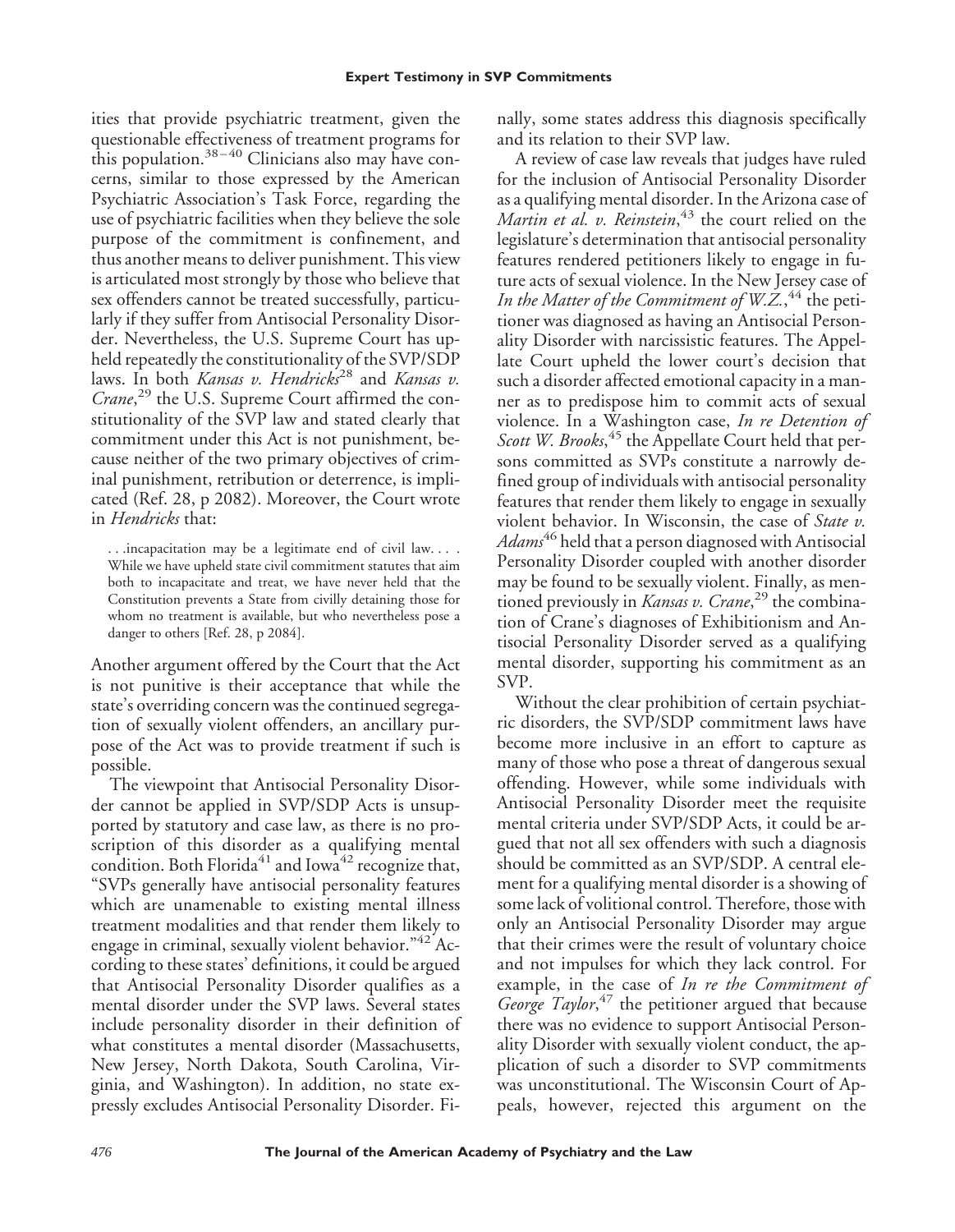grounds that the nexus was not between the disorder and the violent sexual act, but rather between the disorder and its specific effect on the individual to predispose him to sexual violence.

Using the Wisconsin Court of Appeals' guideline, it could be argued that the examining psychiatrist or psychologist can distinguish between two types of individuals who have long, nonsexual criminal histories that meet the diagnostic criteria for Antisocial Personality Disorder. There are those antisocial individuals whose sexual offenses are the result of specific features of their personality disorder, and there are those who are merely opportunistic criminals. An example of the former would be an individual who stalked the neighborhood looking for women who lived alone, then broke into a series of homes in a period of a week, sexually assaulted the women, and demanded on each occasion their money and valuables before he left. This example could be contrasted with a man who broke into a house to commit a burglary and, during the course of the crime, discovered a mother and her two teenage daughters whom he then raped before he left with some of their valuables. For both perpetrators, there was no preexisting pattern of sexual assault or fantasies of such assault, and the minimum criteria for a paraphilic disorder were not met.

In the first instance, the individual's criminal behavior was motivated primarily by a desire to seek out single women and sexually assault them. The burglaries were of secondary consideration or were opportunistic. In our second case, however, the individual's criminal conduct was motivated by the intent to commit a burglary followed by opportunistic sexual assaults. In this latter example, it would be difficult for a mental health professional to prognosticate whether the second individual with an Antisocial Personality Disorder is likely to commit subsequent sexual offenses, whereas in the first example, a stronger argument could be made that the individual's Antisocial Personality Disorder had a facet of sexual deviancy that may well predispose him to commit future sexual offenses. The need to differentiate between these two types of offenders was recognized in *Kansas v. Crane* when the Court wrote that:

There must be proof of serious difficulty in controlling behavior. And this when viewed in light of such features of the case as the nature of the psychiatric diagnosis, and the severity of the mental abnormality itself, must be sufficient to distinguish the dangerous sex offender whose serious mental illness, abnormality, or disorder subjects him to civil commitment from the dangerous but typical recidivist convicted in an ordinary criminal case [Ref. 29, p 413].

The use of Antisocial Personality Disorder to justify civil commitment is unlikely to find general acceptance among mental health professional groups. This disorder does not readily fit into assumptions of the medical model of involuntary civil commitment—that is, the necessity to protect individuals when they are unable to recognize their need for treatment because of a serious mental illness. Given the controversy surrounding the efficacy of treatment for persons with Antisocial Personality Disorder or whether this diagnosis even represents a severe mental disorder, it could be argued that SVP/SDP commitment for such persons would not serve traditional medical purposes but rather would fulfill society's need to detain these individuals. The testifying expert will have to confront this dilemma because neither statutory nor case law proscribe Antisocial Personality Disorder as a qualifying mental disorder (although some states permit this diagnosis if in combination with another disorder) for SVP/SDP commitments. The forensic mental health professional who relies on the issue of amenability or *a priori* assumptions that persons with Antisocial Personality Disorder should be excluded from SVP/SDP commitments is misinterpreting the law as it currently stands.

# **"Likely" Threshold of Sexual Recidivism Risk**

## *Statutory and Case Law Definitions*

In addition to demonstrating that the individual suffers from a diagnosed mental disorder, there must also be a finding that as a result of that disorder the person poses a risk, or likelihood, of sexual recidivism. The definition of likelihood as provided by statutory and case law varies across the states, as can be seen in Table 3.

Most states have additional definitions for "likely to engage in sexual violence." The standard is further defined as "highly probable," "highly likely," "substantially probable," or "more likely than not." While persons facing SVP/SDP commitments have challenged these standards as not satisfying due process because the terms are ambiguous and probability determinations are not always specified, such arguments have been rejected based on the landmark U.S.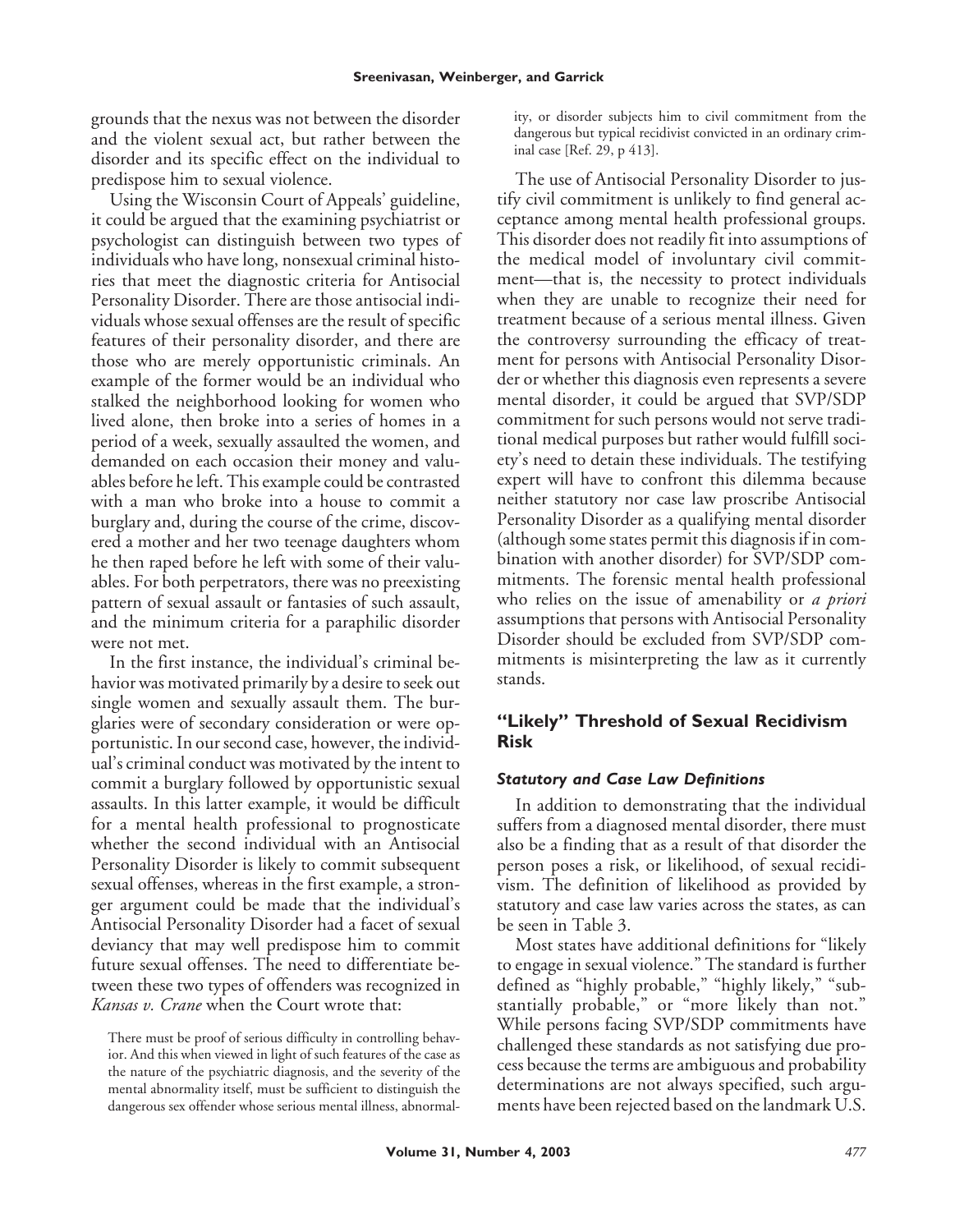#### **Expert Testimony in SVP Commitments**

| State           | Threshold                                                                                                                                                                                                                                                                                          |  |
|-----------------|----------------------------------------------------------------------------------------------------------------------------------------------------------------------------------------------------------------------------------------------------------------------------------------------------|--|
| Arizona         | Statutory: likely to engage in acts of sexual violence                                                                                                                                                                                                                                             |  |
|                 | Case Law: "highly probable"; cites dictionary definition (In re the Matter of Leon G., 26 P.3d 481, Ariz. 2001)                                                                                                                                                                                    |  |
| California      | Statutory: likely that he or she will engage in sexually violent criminal behavior                                                                                                                                                                                                                 |  |
|                 | Case Law: "serious and well-founded risk"; "substantial probability; erroneous if defined as over 50% (People vs. Ghilloti,<br>44 P.3d 949 (Cal. 2002))                                                                                                                                            |  |
| Florida         | Statutory: likely to engage in acts of sexual violence                                                                                                                                                                                                                                             |  |
|                 | Case Law: "highly probable"; "having a better chance of existing or occurring than not"; cites dictionary definition<br>(Westerheide vs. Florida, 767 So.2d 637 (Fla. Dist. Ct. App. 2000))                                                                                                        |  |
| <b>Illinois</b> | Statutory: substantially probable that the person will engage in acts of sexual violence                                                                                                                                                                                                           |  |
|                 | Case Law: "not reduced to mere percentages"; "much more likely than not"; cites dictionary definition (In re Detention of                                                                                                                                                                          |  |
|                 | Troy A. Walker, 731 N.E.2d 994 (Ill. App. Ct. 2000); In re Detention of Richard W. Bailey, 740 N.E.2d 1146 (Ill. App. Ct.<br>2000)                                                                                                                                                                 |  |
| lowa            | Statutory: more likely than not will engage in acts of a sexually violent nature                                                                                                                                                                                                                   |  |
| Kansas          | Statutory: likely to engage in repeat acts of sexual violence                                                                                                                                                                                                                                      |  |
| Massachusetts   | Statutory: likely to engage in sexual offenses                                                                                                                                                                                                                                                     |  |
| Minnesota       | Statutory: likely to engage in acts of harmful sexual conduct                                                                                                                                                                                                                                      |  |
|                 | Case Law: "highly likely" (In re Dennis Darol Linehan, 594 N.W.2d 867 (Minn. 1999))                                                                                                                                                                                                                |  |
| Missouri        | Statutory: more likely than not to engage in predatory acts of sexual violence                                                                                                                                                                                                                     |  |
| New Jersey      | Statutory: likely to engage in acts of sexual violence                                                                                                                                                                                                                                             |  |
|                 | Case Law: no specific time frame reference for likely risk (In the Matter of the Commitment of W.Z., 773 A.2d 97 (N.J.<br>Super. Ct. App. Div. 2001))                                                                                                                                              |  |
| North Dakota    | Statutory: likely to engage in further acts of sexually predatory conduct                                                                                                                                                                                                                          |  |
| South Carolina  | Statutory: likely to engage in acts of sexual violence                                                                                                                                                                                                                                             |  |
| Tennessee       | Statutory: likelihood of serious harm                                                                                                                                                                                                                                                              |  |
| Texas           | Statutory: likely to engage in a predatory act of sexual violence                                                                                                                                                                                                                                  |  |
| Virginia        | Statutory: likely to commit sexually violent offenses                                                                                                                                                                                                                                              |  |
| Washington      | Statutory: likely to engage in predatory acts of sexual violence; more probably than not will engage in such acts<br>Case Law: highly probable; references language that probability of reoffending exceeds 50%; (In the Matter of the Detention<br>of Scott W. Brooks, 36 P.3d 1034 (Wash. 2001)) |  |
| Wisconsin       | Statutory: substantially probable that the person will engage in acts of sexual violence; substantially probable means much<br>more likely than not                                                                                                                                                |  |
|                 | Case Law: use of dictionary definition of "much more likely than not" (In re the Commitment of Frank Curiel, 597 N.W.2d<br>697, (Wis. 1999))                                                                                                                                                       |  |

**Table 3** Statutory and Case Law Language of Risk Threshold

Supreme Court case of *Addington v. Texas*. <sup>48</sup> In *Addington*, the appellant argued that there was no substantial basis for determining that he posed a danger to himself or others and therefore was subject to civil commitment. While the Court did not address the probability determination for dangerousness, it did hold that to meet due process demands in commitment proceedings, the state must justify confinement by proof more substantial than a mere preponderance of the evidence. Thus, in SVP/SDP commitments, courts have held that whatever information (e.g., expert testimony, psychometric testing, actuarial instruments) a trier-of-fact uses to determine the likelihood of an individual's reoffending, it must be with a sufficient degree of certainty.<sup>44,49</sup>-51 In that the degree of proof for all SVP/SDP commitments exceeds preponderance of the evidence, the courts have opined that the term "likely" can be given its ordinary and common meaning without compromising due process considerations.

While the term "likely" is defined by statutory and case law in all of the jurisdictions, no specific direction is given to clinicians on how to translate such terms to an assessment of an individual's risk for sexual recidivism. This issue is further compounded by the fact that there has been considerable discussion about the accuracy of clinicians' predictions with respect to future violence and, consequently, what constitutes competent risk assessment. The three most common methods for evaluating sexual recidivism include actuarial ratings, "guided or adjusted" empirical risk assessment, and clinical judgment.

There has been a long-standing debate regarding the use of "actuarial" assessments as superior to "clinical judgment" for predicting risk of violence. Testifying experts who are actuarial proponents rely heavily on statistically based algorithms that utilize a small number of factors to generate risk percentages over a defined period. In addition, there are experts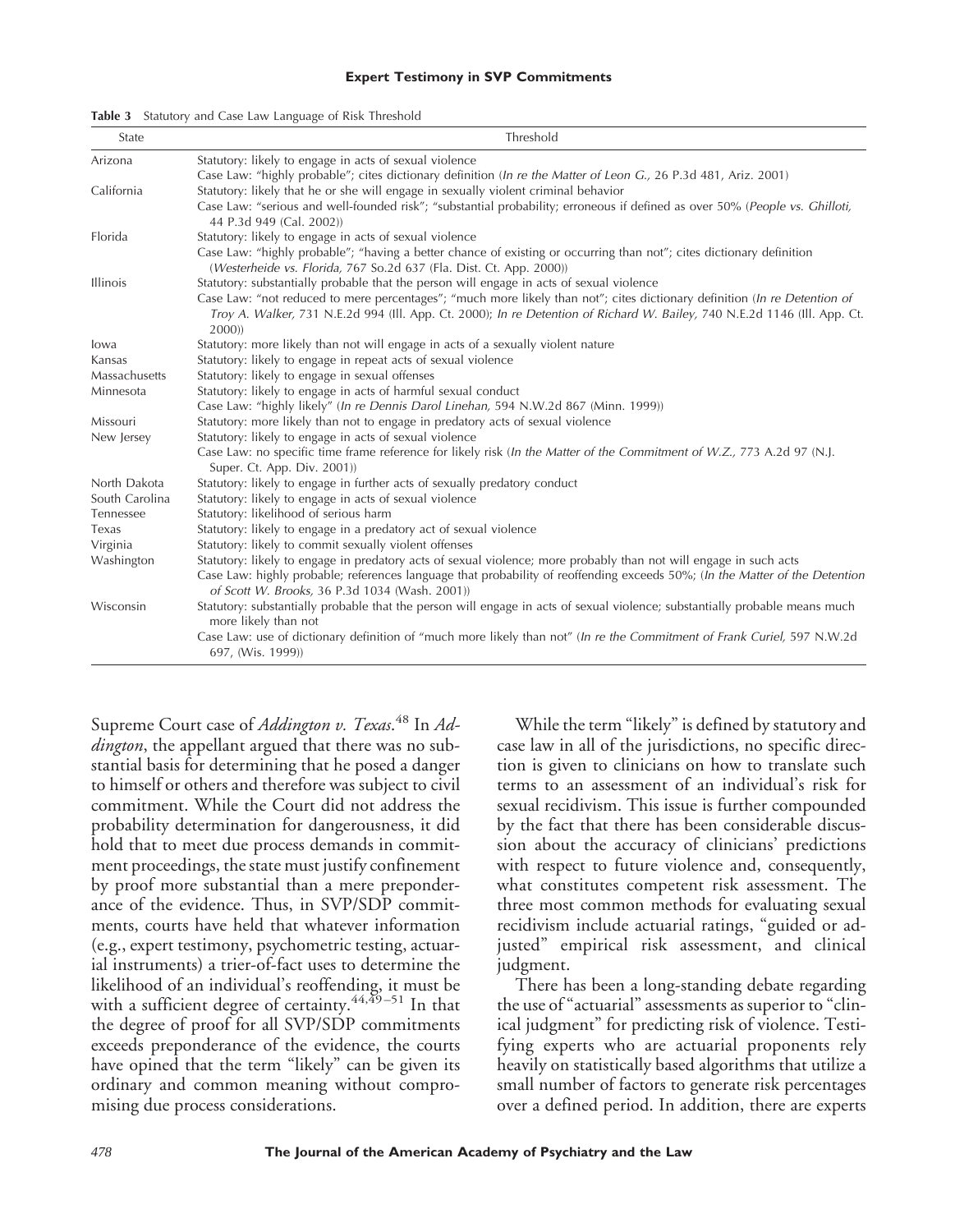who espouse "adjusting" the actuarial rating through the use of empirical factors not included in the risk scale, a process called "adjusted actuarial." Finally, there are experts who favor clinical judgment and view rating scales as an aspect of data that are interpreted in light of case-specific factors relevant to the individuals whom they are assessing.

## *Actuarial Risk Assessments*

Actuarial rating scales were developed through the use of statistically derived factors to differentiate between sexual recidivists and nonrecidivists.<sup>52–55</sup> The strength of the actuarial rating scale is the utilization of a scientific methodology to quantify risk. The factors differentiate between sex offenders released to the community who have reoffended and those who have not. The rating scales use a small number of statistically identified variables and apply rules for translating ratings on the individual variables into an overall risk percentage or level. The rating scales offer exact risk percentages or base rates for sexual recidivism risk at defined points after release (i.e., 5, 10, and 15 years). In addition, differentiations can be made across risk levels—low, medium, or high—as a means of characterizing the individual. A low-risk offender would have few of the statistically identified risk factors, while a high-risk offender would have many if not all of the elements. Further, risk assessment is not influenced by the subjective biases of the clinician, given the fixed and uniform nature of the variables assessed. Proponents of the actuarial approach have cited large group findings to demonstrate the low predictive ability of clinicians' judgments in contrast to the superior ability of rating scales.<sup>56,57</sup> Consequently, actuarial researchers have advocated the sole or predominant use of actuarial risk assessment scores as the basis for prediction of sexual recidivism.53,58,59

Actuarial risk percentages can be very appealing, particularly to attorneys and the trier-of-fact who may like quantification. The testifying expert should be aware that such scores may give the appearance of a greater degree of accuracy and precision than in fact exists.<sup>60,61</sup> Therefore, experts should counter the appearance of certainty conveyed by numbers with an acknowledgment of the limitations of such rating scores. There are several methodological concerns common to actuarial rating scales. Some of the frequently raised issues undercutting actuarial rating systems include the generalizability of findings from

the development group to the individual being assessed (e.g., ethnic differences), the inability to include case-specific factors that may reduce risk (e.g., health changes) or aggravate (e.g., sadism) risk, and the accuracy of the risk percentage estimates. For example, a recent analysis $62$  indicated that the sexual recidivism percentages given in the development study for the Static-99, a sex offender risk actuarial assessment rating scale, were not fully corroborated in cross-validation studies. The risk percentages varied based on the base rate of sexual recidivism in the sample studied. Specifically, in the development sample, a score of four (medium-high risk) corresponded to a 25.8 percent rate of sexual recidivism; however, in a combination of data from seven crossvalidation studies, a score of four was associated with only a 12.9 percent rate. It should be noted that in the developmental Static-99 study, a 12.9-percent rate of sexual recidivism was considered a mediumlow risk.<sup>62</sup> These findings underscore that a sole reliance on Static-99 percentages to assess risk level is premature. An additional criticism is that there is no consistency in the research as to the outcome factors used for measuring recidivism (e.g., criminal charges, convictions, or return to hospital) nor in the length of the follow-up period.<sup>63</sup>

Another criticism of actuarial rating scales is that the estimate of sexual recidivism is obtained through "rap sheets" that underestimate the true rate of recidivism.64–66 Some actuarial risk researchers, such as Hanson *et al.*, <sup>57</sup> suggest that a reasonable estimate of actual recidivism rates (i.e., number of actual sex crimes committed) would be 10 to 15 percent higher than observed rates (i.e., the number of arrests or convictions). In fact, the rate of the underestimation may be much larger. These authors note that, while experts agree that observed rates are minimal estimates, specifying the amount of underestimation due to unreported sexual assaults is difficult to measure, given that the phenomenon (undetected sex offenses) is not observable.

The U.S. Department of Justice<sup>65</sup> addressed this question through data from the National Crime Victimization Survey with comparisons to law enforcement reports. In measuring the extent of sex offenses involving rapes, the Department of Justice document noted that in the 1995 National Crime Victimization Survey, in individuals aged 12 and older, there had been 260,300 reported incidents of attempted or completed rapes. In contrast, the number of such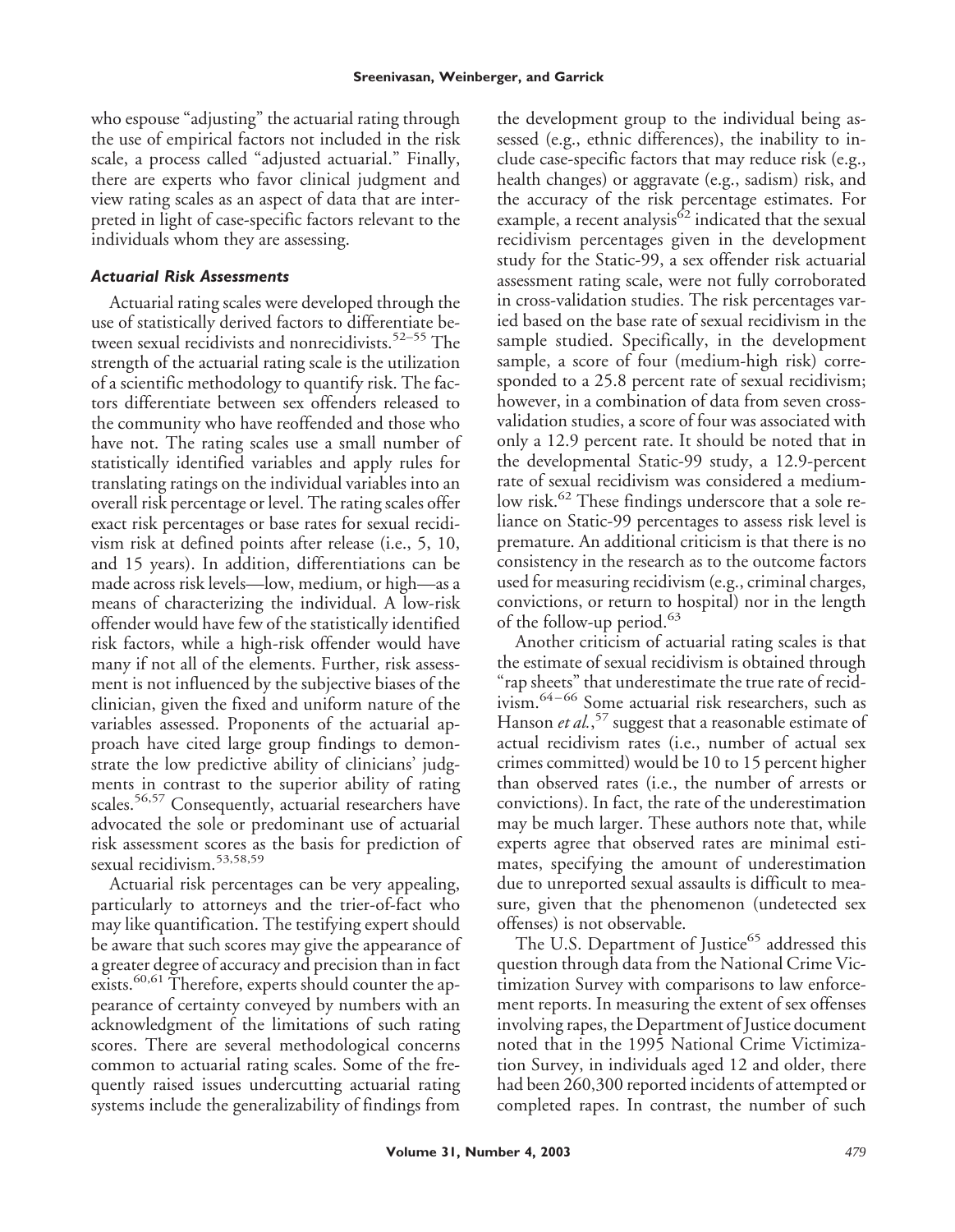crimes actually reported to the police in 1995 was 97,460. These findings suggest that only 37 percent of the sexual crimes that were reported to the National Crime Victimization Survey came to the attention of law enforcement. Therefore, the number that were never reported (i.e., undetected offenses) to the police was fairly high (63%). Law enforcement officials estimated that half of all the reported rapes were cleared by arrest (i.e., 48,730 of the reported 97,460 sexual assaults). Therefore, of the number of rapes and attempted rapes reported to the National Crime Victims Survey (260,300) only 19 percent (48,730), at most, were cleared by arrest. The Bureau of Justice Statistics findings for the years 1992 through 2000 also found a much lower rate of rape and sexual assault reported to law enforcement than that uncovered by the National Crime Victimization Survey.<sup>66</sup> For example, during this period, 63 percent of completed rapes, 65 percent of attempted rapes, and 74 percent of completed and attempted sexual assaults against females were not reported to the police. The figures from both of these reports suggest that observed rates (i.e., arrests and reports to law enforcement) highly underestimate the actual number of sexual crime incidents. Thus, the suggested additive correction of 10 to 15 percent by Hanson *et al*. <sup>57</sup> for the underestimation of observed rates does not fully adjust for the high rate of undetected (i.e., unreported) sexual assault.

# *Adjusted Actuarial*

A recent approach favored by some actuarial proponents is that of an "adjusted actuarial assessment," a process of estimating the base rate of recidivism through a rating scale and adjusting this risk by external empirically derived risk factors.<sup>56</sup> The adjusted method refers to either increasing or decreasing the probabilistic base rate estimate derived from the rating scale. Actuarial rating scales are largely composed of "static" or unchangeable elements, such as the number of prior arrests. Factors not included in actuarial risk assessments are those that are "dynamic" or changeable, such as the impact of participation in treatment.<sup>59</sup> Adjustments to the actuarial rating are made on the basis of factors that do not correlate with each other. Thus, the adjustment to the rating scale score is made based on a review of dynamic and other factors not included or correlated with those in the actuarial instrument. An example of an adjusted actuarial approach would be an individual who is rated as a moderate risk for sexual recidivism by a rating scale but is adjusted to a lower level of risk on the basis of his successful participation in treatment, a factor not included in actuarial rating measures. The adjustment would represent an actual lowering of the probabilistic base-rate derived from the actuarial scale.

A criticism of this method is that there is no empirical justification for the adjustment.<sup>57</sup> That is, there is no statistically based method of adjusting an actuarial rating score with dynamic or other factors external to the actuarial rating. In addition, proponents of this method are the same individuals who have offered the contradictory suggestion that base rates derived from actuarial rating scales should not be adjusted or should be adjusted very slightly.<sup>53</sup> The recommendation to adjust actuarial ratings is viewed by other actuarial researchers as a method of "diluting" the accuracy of the statistically based instruments.58,67 While the adjusted approach appears richer than a fixed actuarial rating through its inclusion of factors supported by clinicians as modulating risk, there is no research to support the validity of an adjusted rating. Moreover, the adjusted actuarial rating may give the appearance of an objective score; however, given that there is no standard or uniform guideline for adjusting the weight of the factors external to the actuarial rating, this methodology in practice relies on the evaluator's subjective judgment. An additional criticism is the exclusion of external factors that are correlated with the actuarial rating scale items when adjusting the risk score. For example, actuarial rating scale factors such as number of prior sex offenses are very likely to be correlated with an external factor such as sexual deviancy. Similarly, Antisocial Personality Disorder has been found to correlate with a number of factors (e.g., prior sentencing dates, prior nonsexual violence) on the Static-99, a commonly used actuarial rating tool.<sup>68</sup> All of these factors are identified empirically as related to sexual recidivism risk<sup>69</sup> and yet could not be used for adjusting the actuarial score.

The disadvantage of using the adjusted approach, particularly as currently formulated, in identifying an individual's likelihood to reoffend sexually is that it may result in more confusion than clarification. In addition, the adjusted actuarial approach's caution against the use of factors correlated with an actuarial rating scale, such as Antisocial Personality Disorder, limits its utility in conveying the complex behavior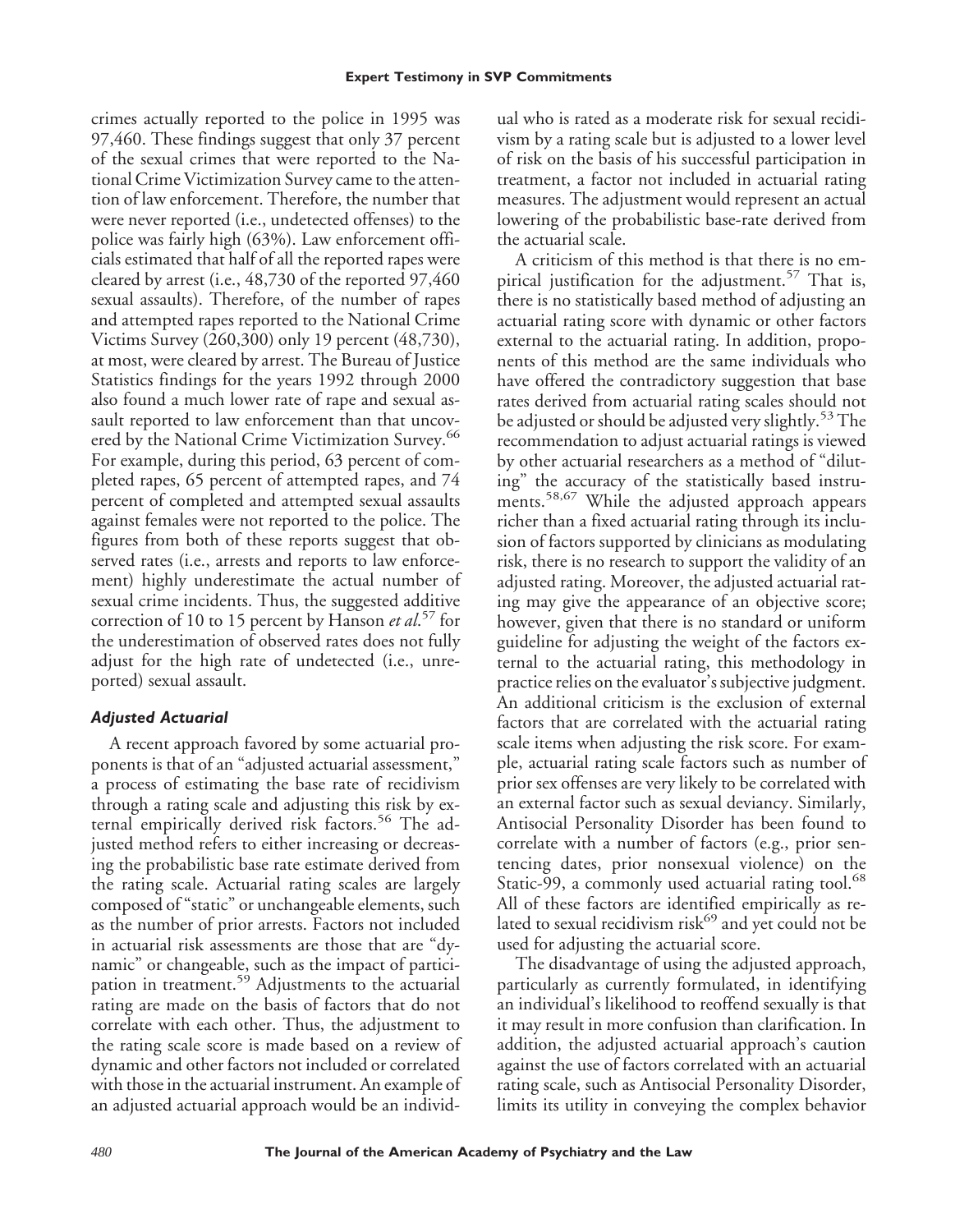and personality patterns that discriminate between high- and low-risk individuals.

# *Clinical Judgment*

Recent risk assessment research has taken a dismissive stance regarding the application of expert clinical judgment<sup>58</sup>; however, some courts<sup>44,70</sup> have suggested a more reasoned approach to risk analysis by the trier-of-fact—one that goes beyond probability estimates. Those critical of clinical judgment have argued that such opinions represent "unguided" efforts that are frequently inaccurate.<sup>54</sup> Generally, unguided clinical judgment refers to assessments by clinicians that are based on risk factors that have no basis either in theory or empirical research. Guided clinical judgments are based on a review of empirically derived risk factors for sex offending.<sup>71</sup> One article describing different approaches to risk assessment<sup>56</sup> differentiated between the accuracy of guided and unguided clinical judgments. The finding reported was that the average correlation values for predictive accuracy of sexual recidivism were significantly greater for guided than unguided assessments.

Actuarial proponents view attempts by clinicians to use their expert knowledge in assessing risk as unguided if the decisions are not based solely on statistically confirmed risk factors. One such document noted, "unguided clinical opinion is widely practiced and routinely accepted by the courts, but there is little justification for its continued use given the demonstrated superiority of structured, actuarial risk assessments" (Ref. 59, p 14). Therefore, the testifying expert who uses clinical judgment for risk assessment may be confronted with questions as to why such a method represents competent risk analysis. Leading clinical researchers, however, emphasize the importance of clinical judgment in conducting sexual recidivism risk assessments.<sup>61,63,71–73</sup> Litwak<sup>63</sup> noted that there is little empirical support that actuarial assessment of dangerousness is superior to clinical judgment; indeed, he found empirical evidence to the contrary. Further, a recent cross-validation study by Sjostedt and Langstrom<sup>73</sup> of two popular sex offender risk assessment rating scales, the Rapid Risk Assessment of Sex Offender Recidivism (RRASOR) and Static-99, noted that neither scale could be used as sole methods for deciding whether sex offenders should be released from custody. They stated that "the validity of these 'instruments' to actually 'predict' sexual reconvictions is still too low to recommend either model to be used as stand-alone devices for risk assessment in clinical or legal practice" (Ref . 73, p 640). The Static-99 and RRASOR were viewed as scales to be used primarily in a research context, with extreme caution suggested for application in a clinical situation, and only if "properly supplemented with other (nonactuarial) approaches" (Ref. 73, p 640).

Clinical judgment is apt to remain a target of severe criticism when based on an intuitive method that ignores an existing body of scientific literature. Alternatively, clinicians who use their expert judgment in a manner informed by the scientific database, but tailored to case-specific factors can argue reasonably that they conducted a competent assessment.<sup>74</sup> Testifying experts should emphasize that their opinion is formed not only by the use of a systematic method (e.g., empirically derived risk factors or actuarial rating) but also one that utilizes clinical judgment to assess case-specific risk factors.<sup>75</sup> This was underscored by a recent California Supreme Court finding. In *Cooley v. The Superior Court of Los Angeles County*; *Paul Marentez*, <sup>76</sup> the Court agreed that the trial court acted properly in an SVP probable cause hearing when it found that the testimony of the district attorney's experts lacked persuasiveness because of an over-reliance on the actuarial measure, the Static-99.

Clinical opinion that is informed by empirical research is not unique to forensic risk assessment and in fact is widely practiced in other areas of medicine. Physicians and other health professionals who render health risk assessments base their opinions on a process described as "evidence-based medicine." For example, oncologists may use an evidence-based approach to estimate actuarial survival rates in a patient with melanoma. An oncologist would not stop at the survival statistics but would include a consideration of factors that are present in the individual patient that might either decrease or increase the person's chance for survival (e.g., comorbid conditions and genetic loading). This method relies on the expertise and knowledge of the oncologist to incorporate all of the relevant data to form an opinion as to that specific patient's survival risk. Similarly, forensic psychiatrists and psychologists conducting sexual recidivism risk assessments can reasonably characterize their opinions as fueled not only by an evidence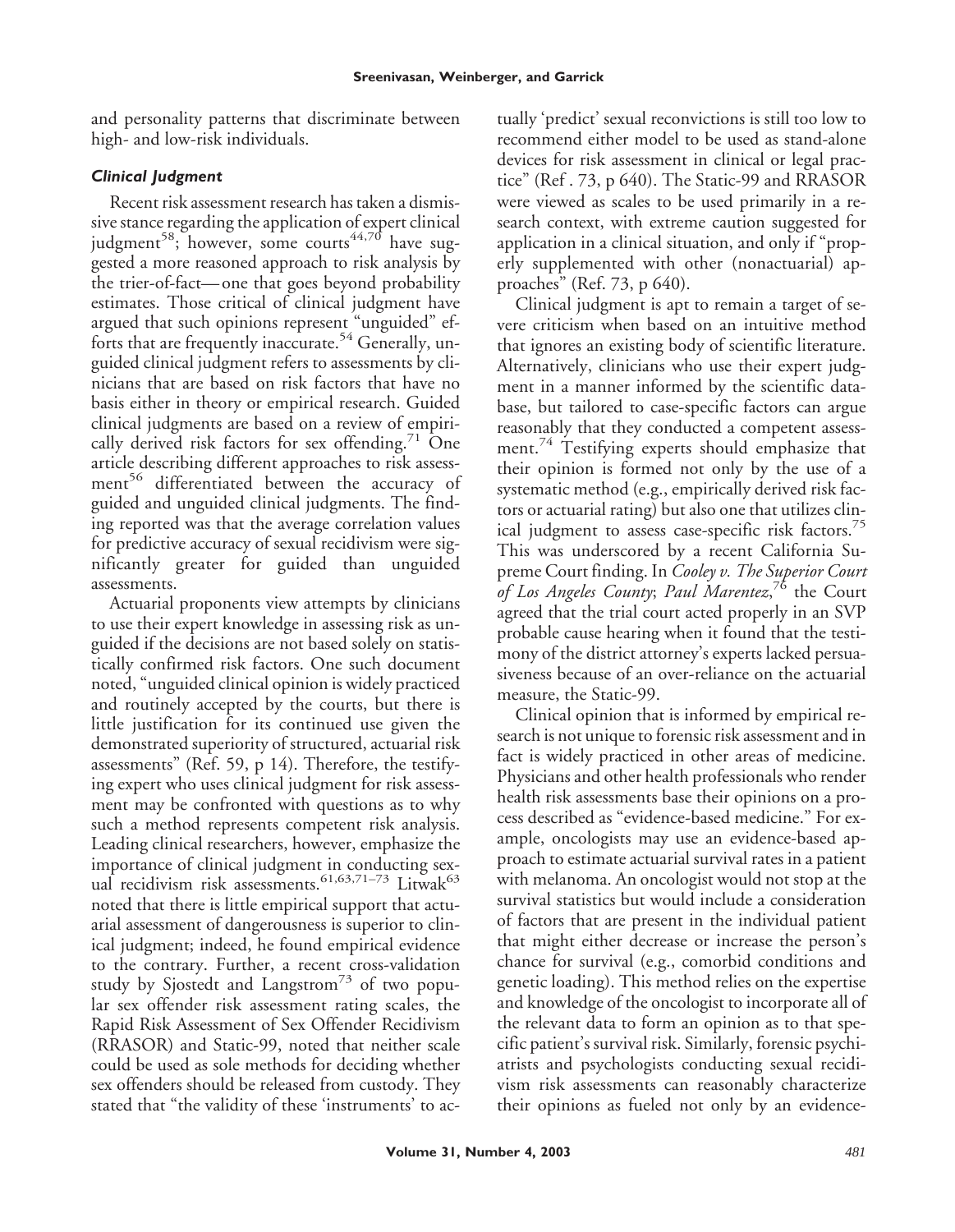based methodology, but also one, like the oncologist, that is sensitive to case-specific factors.

# *The "Likely" Risk in SVP/SDP Testimony and Evaluations*

The trier-of-fact may become confused when testifying experts present conflicting opinions as to the most accurate method for risk assessment. It is important for expert witnesses to understand critically these various approaches and how they can be applied in their jurisdiction to the legally defined standard of "likely" to reoffend sexually.

The "likely," "probable," or "substantially probable" threshold of risk for sexual recidivism in the SVP/SDP laws has been conceptualized in a number of ways. In some cases testifying expert witnesses are asked by attorneys to quantify such risk into percentages. Some defense attorneys argue that "likely" should reflect a "more likely than not" standard and thereby represent a risk percentage of 51 or greater. The legal interpretation of "likely" and its relation to quantification of risk has been addressed recently. In the state of Washington, the term "likely" was defined as "more likely than not" and as representing a greater than 50 percent risk for sexual reoffense.<sup>51</sup> In New Jersey, the appellate court in the case of W.Z.<sup>44</sup> stated that in order for an individual to be committed as an SVP, the risk of reoffending should be substantially greater than 50 percent. The court, however, wrote that triers-of-fact should take a "more complicated, and thoughtful analysis of a person's future dangerousness than proposed by W.Z.'s assignment of simple probability to the term 'likely'." (Ref. 44, p 115). By contrast, in the case of *People v. Ghilotti<sup>* $\frac{1}{2}$ *</sup>* the California Supreme Court ruled that "likely" meant a "substantial danger" further defined as a "serious and well-founded risk" (Ref. 77, p 1). The Court wrote that it would be erroneous legally for an evaluator to state that an individual does not meet SVP criteria if the evaluator believes an individual represents a serious and well-founded risk if freed without conditions, but with a risk that does not exceed 50 percent.

For those few states in which "likely" has been defined as "greater than 50 percent," the mental health professional's assessment must rely on using an actuarial method to formulate a clear risk percentage. Such an approach does not preclude the psychiatrist or psychologist from incorporating clinical judgment in the final legal determination of risk. For

example, an individual who falls in a 15-year risk range of 40 percent as corresponds to a Static-99 score of five, may still be considered as "likely" to reoffend sexually if the mental health professional adjusts the score by utilizing the presence of additional "aggravating" risk factors. Similarly, if an individual obtains a Static-99 score of six with a 15 year recidivism percentage of 52 percent, the mental health professional can opine that the individual's risk does not rise to the threshold of "likely," based on "mitigating" factors. Therefore, when professionals conduct an SVP/SDP evaluation, the clinician's role is to integrate all available information about the individual and to avoid relying mechanically on a statistically based algorithm of risk to reach conclusions.

In that most states do not quantify "likely," clinicians in these jurisdictions have greater latitude in assessing risk. That is, they are not restricted to offering a risk percentage score and therefore are dependent on an actuarial measure as a primary basis for their opinions. In communicating the likelihood of risk to triers-of-fact, the testifying expert should place the risk assessment within a context. For those who advocate strongly the use of actuarial measures because of their ability to quantify risk and thus place individuals in risk categories of high, medium, and low, the numbers and categories may be meaningless if even a small risk is viewed as unacceptable. For example, a 10-percent chance of a radiation leak from a nuclear power plant may be an unacceptably high risk to warrant building a housing development adjacent to such a facility. However, a 10-percent chance of slight knee strain from playing a game of tennis may, to some, represent a very acceptable or low level of risk. Similarly, with respect to sexual recidivism, an individual who has repeatedly assaulted young boys and who is categorized at a 30 percent recidivism rate may be identified as posing too high a risk, if the release environment is placement in his mother's home, which is located across from an elementary school.

Despite the advent of a burgeoning body of literature advocating the superiority of actuarial tools, testifying experts should not substitute this simplistic approach for a comprehensive assessment. Forensic risk assessment should represent a reasoned consideration of all the available data (both actuarial and nonactuarial) in the formation of an opinion. Table 4 provides a chart for the expert rendering testimony to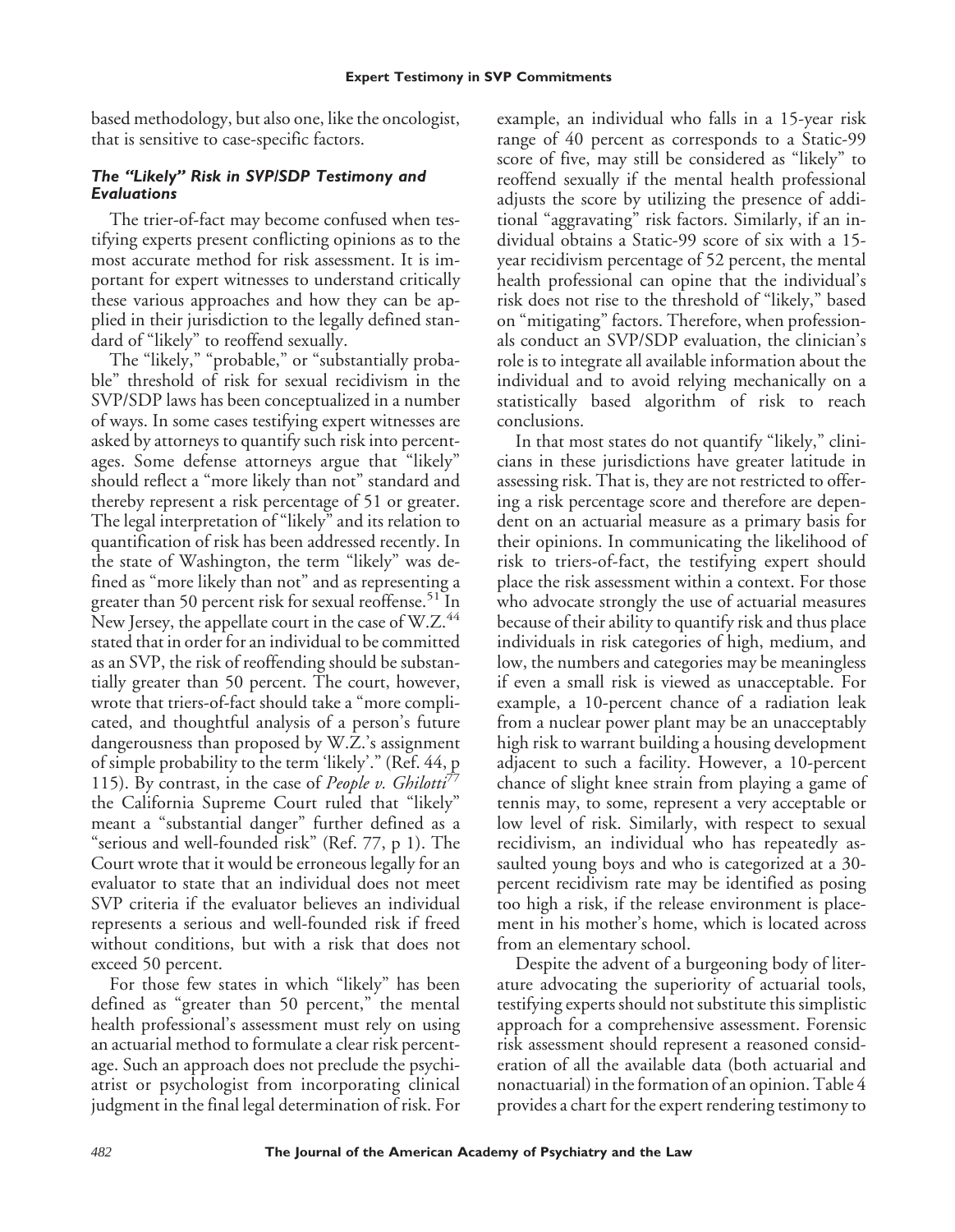#### **Sreenivasan, Weinberger, and Garrick**

#### **Table 4** Structured Analysis when Testifying on "Likely" Criterion

| Actuarial analysis for risk                                                                    |                                                                                                             |
|------------------------------------------------------------------------------------------------|-------------------------------------------------------------------------------------------------------------|
| Strengths                                                                                      | Weaknesses                                                                                                  |
| Statistically derived factors                                                                  | Underestimates true rate of recidivism                                                                      |
| Scientific method                                                                              | Conveys a degree of precision that is misleading                                                            |
| Sample-based norm                                                                              | Statistics are sample based, not population                                                                 |
| Risk percentages                                                                               | Ignores unique case-specific risk factors                                                                   |
| Dynamic variables/adjusted actuarial analysis for risk                                         |                                                                                                             |
| Strengths                                                                                      | Weaknesses                                                                                                  |
| Assesses change                                                                                | No empirical justification for actuarial adjustments                                                        |
| Method to adjust actuarial base rates                                                          | Normed on released offenders (may not apply to incarcerated offenders)                                      |
| Empirically identified factors                                                                 |                                                                                                             |
| Other assessment approaches for risk                                                           |                                                                                                             |
| Psychopathy checklist-revised                                                                  |                                                                                                             |
| Strengths                                                                                      | Weaknesses                                                                                                  |
| Quantifies personality trait                                                                   | No validity scale                                                                                           |
| Large scientific base to support use                                                           | Findings not consistent across sex offender types for sexual recidivism                                     |
| Phallometric analysis                                                                          |                                                                                                             |
| Strength                                                                                       | Weaknesses                                                                                                  |
| Empiric association with sexual recidivism                                                     | Differences between test pictures and real-life stimulation                                                 |
|                                                                                                | Negative finding does not eliminate sexual deviance                                                         |
| Clinical assessment of risk                                                                    |                                                                                                             |
| Psychiatric diagnosis                                                                          |                                                                                                             |
| Strengths                                                                                      | Weaknesses                                                                                                  |
| Structured assessment of mental condition                                                      | Vulnerable to patient manipulation                                                                          |
| Nexus between diagnosis and possible recidivist behavior                                       | Relationship to recidivist behavior may be weak                                                             |
| Cooperation with treatment in institution                                                      |                                                                                                             |
| Strength                                                                                       | Weaknesses                                                                                                  |
| Assessment of change in deviant sexuality                                                      | Improvement in institution may not generalize to community<br>Modest correlation with recidivism            |
| Antiandrogen and estrogen treatment impacts                                                    |                                                                                                             |
| Strength                                                                                       | Weaknesses                                                                                                  |
| Reliably reduces sex drive                                                                     | Contingent on patient's adherence to treatment                                                              |
|                                                                                                | Negative side effects                                                                                       |
| Castration                                                                                     |                                                                                                             |
| Strengths                                                                                      | Weaknesses                                                                                                  |
| Very low recidivism rates                                                                      | Can be replaced by exogenous testosterone                                                                   |
| Reliably reduces sex drive                                                                     | No recent studies regarding recidivism                                                                      |
| Impact of community treatment                                                                  |                                                                                                             |
| Strength                                                                                       | Weakness                                                                                                    |
| If mandated and supervised, relapse behavior can be<br>more realistically observed and managed | If not mandated and supervised, compliance may be low, possibly<br>resulting in increased risk to community |

the Court about "likely" to reoffend sexually. While the "likely" standard may appear simple at face value, it is the result of a complex summation of many factors bearing on risk assessment in SVP/SDP cases. In that this calculation is inexact and prone to many sources' biases, it is incumbent on the ethical testifying expert to convey to the court the imprecise nature of such calculations. The chart in Table 4 is offered to provide a balanced discussion of factors and professional methods that may enter into the expert's decision-making procedure and how available scientific information is considered in this process.

The testifying expert should emphasize that forensic risk assessment is not risk prediction (i.e., that a specific offender will commit another sex offense at a specific time). Neither is such a process based on ill-formed or unsupported theories of risk. Moreover, it should be differentiated clearly from "unguided" clinical judgment. The latter would not represent competent risk assessment and may in fact be the cause of the confusion and controversy found in cases involving legal determinations, as has been the case when flamboyant experts testify as to dangerousness based solely on their subjective experience in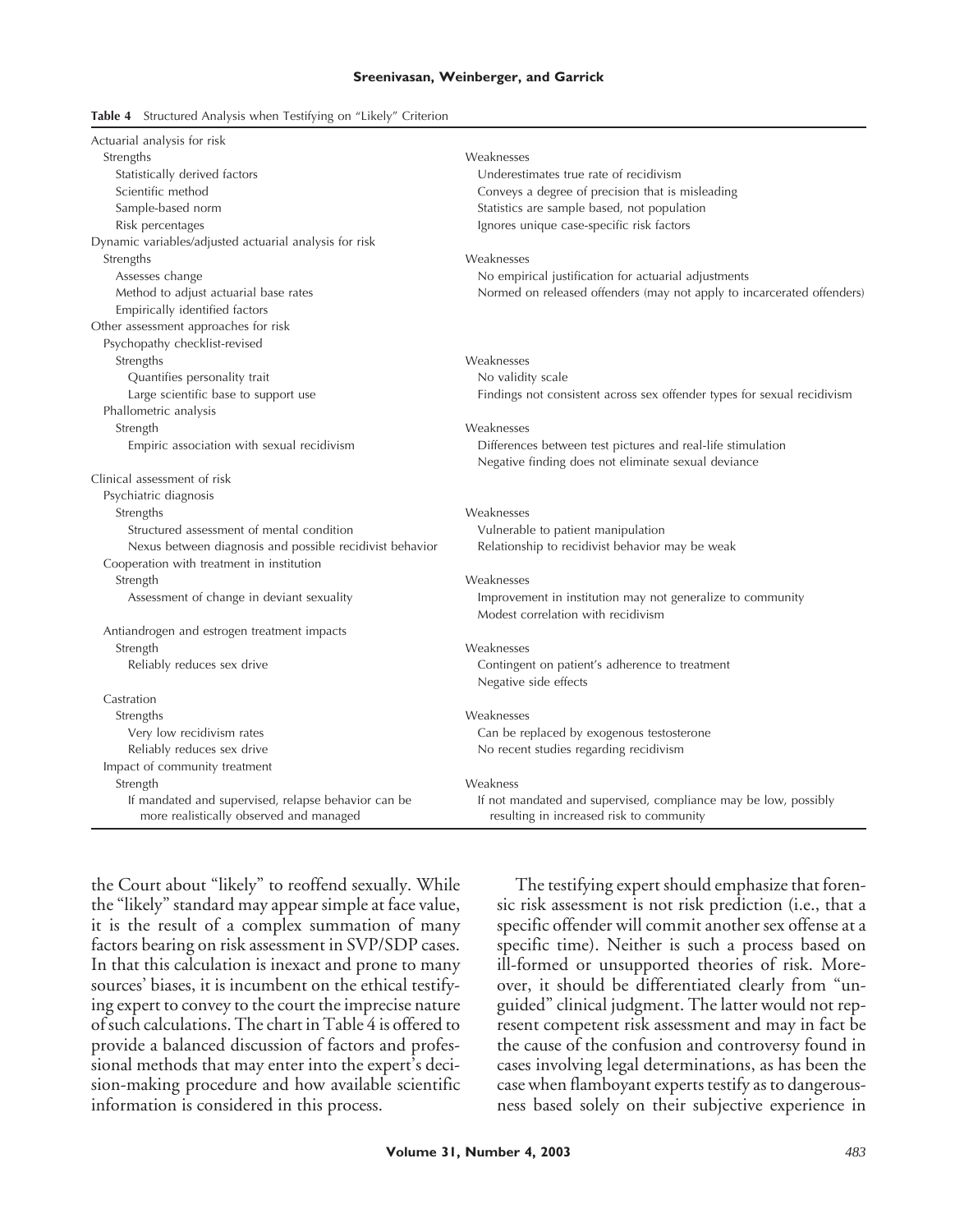capital sentencing cases.<sup>78</sup> Rather, within SDP/SVP commitments, the legal definitions of "likely," whether quantified as risk over 50 percent or described in terms such as "probable," "substantial," or "substantially probable, $\overline{p}$  are best conceptualized through a systematic and structured approach to risk assessment in which the explanation for the opinion is clear.

### **Conclusion**

The SVP/SDP statutes have brought about a renewed interest in the risk of sexual recidivism. Psychiatrists and psychologists testifying in such civil commitment hearings confront a complicated array of legally defined terms, such as "mental disorder" and "likely" to reoffend. Translating such terms into meaningful opinions based on sound reasoning is the cornerstone for competent forensic practice. The SVP/SDP laws remain controversial and will continue to challenge testifying experts to provide a clear and well-formulated rationale for their opinions.

#### **References**

- 1. Cal. Welf. & Inst. Code § 6604 (West 2002)
- 2. Minn Stat. Ann. § 253B. 22, (West 2002)
- 3. Tex. Health & Safety Code Ann. § 841.101 (Vernon 2002)
- 4. Frye v. U.S., 293 F. 1013 (D.C. Cir. 1923)
- 5. Daubert v. Merrell Dow Pharmaceuticals, Inc., 509 U.S. 579 (1993)
- 6. Kumho Tire Inc. v. Carmichael, 526 U.S. 137 (1999)
- 7. Schopp RF, Scalora MJ, Pearce M: Expert testimony and professional judgment: psychological expertise and commitment as a sexual predator after Hendricks. Psychol Public Policy Law 5:120–74, 1999
- 8. Appelbaum PS: Policing expert testimony: the role of professional organizations. Psychiatr Serv 53:389–90,399, 2002
- 9. Ariz. Rev. Stat. Ann. § 36-3701 (West 2002)
- 10. Cal. Welf. & Inst. Code § 6600 (West 2002)
- 11. Fla. Stat. Ann. § 394.912 (West 2002)
- 12. 725 Ill. Comp. Stat. Ann. § 207/5 (West 2002)
- 13. Iowa Code Ann. § 229A.2 (West 2002)
- 14. Kans. Crim. Code Ann. § 59-29a02 (West 2002)
- 15. Mass. Gen. Laws Ch. 123A § 1 (West 2002)
- 16. Minn. Stat. Ann. § 253B.02 (West 2002)
- 17. Mo. Rev. Stat. Ann. § 632.480 (West 2002)
- 18. N.J. Stat. Ann. § 30:4-27.26 (West 2002)
- 19. N.Dak. Cent. Code § 25-03.3-01 (2002)
- 20. S.C. Code Ann. § 44-48-30 (Law. Co-op. 2002)
- 21. Tenn. Code Ann. § 33-6-804 (2002)
- 22. Tex. Health & Safety Code Ann. § 841.003 (Vernon 2002)
- 23. Va. Code Ann. § 37.1-70.1 (Michie 2002)
- 24. Wash. Rev. Code Ann. § 71.09.020 (West 2002)
- 25. Wisc. Stat. Ann. § 980.01 (West 2002)
- 26. California Department of Mental Health: California's sex offender commitment program: the sexually violent predator commitment. Sacramento: Author, 2001
- 27. American Psychiatric Association: Diagnostic and Statistical

Manual of Mental Disorders, Fourth Edition, Text Revision. Washington, DC: American Psychiatric Association, 2000

- 28. Kansas v. Hendricks, 521 U.S. 346 (1997)
- 29. Kansas v. Crane, 534 U.S. 407 (2002)
- 30. Weiner BA: Mental disability and the criminal law, in The Mentally Disabled and the Law. Edited by Brakel SJ, Parry J, Weiner BA. Chicago: American Bar Foundation, 1985, pp 693–801
- 31. Bowman KM, Engle B: Sexual psychopath laws, in Sexual Behavior and the Law. Edited by Slovenko R. Springfield, IL: Charles C. Thomas, 1965, pp 757–78
- 32. American Bar Association: Criminal Justice Mental Health Standards. Washington, DC: Author, 1989
- 33. Rapaport W, Lieberman D: The sexual psychopath in California, in The Sex Offender and the Law. Edited by Pollack S. Los Angeles: University of Southern California, 1972, pp 125–9
- 34. Lieberman D: Commitment of mentally disordered sex offenders (sexual psychopaths) to state hospitals, in The Sex Offender and the Law. Edited by Pollack S. Los Angeles: University of Southern California, 1972, pp 131–2
- 35. Zonana H, Abel G, Bradford J, *et al*: Dangerous Sex Offenders: A Task Force Report of the American Psychiatric Association. Washington, DC: American Psychiatric Association, 1999
- 36. In re Young & Cunningham, 857 P.2d 989 (Wash. 1993)
- 37. Cal. Welf. & Inst. Code § 6606 (West 2002)
- 38. Lamb HR, Weinberger LE: A call for more program evaluation of forensic outpatient clinics: the need to improve effectiveness. J Am Acad Psychiatry Law, 30:548–52, 2002.
- 39. Serin RC, Preston DL: Managing and treating violent offenders, in Treating Adult and Juvenile Offenders with Special Needs. Edited by Ashford JD, Sales BD, Reid WH. Washington, DC: American Psychological Association, 2001, pp 249–71
- 40. Meloy JR: Antisocial Personality Disorder, in Treatments of Psychiatric Disorders. Edited by Gabbard G. Washington, DC: American Psychiatric Association Press, 1995, pp 2273–90
- 41. Fla. Stat. Ann. § 394.910 (West 2002)
- 42. Iowa Code Ann. § 229A.1 (West 2002)
- 43. Martin et al. v. Reinstein, 987 P.2d 779 (Ariz. Ct. App. 1999)
- 44. In the Matter of the Commitment of W. Z., 773 A.2d 97 (N. J. Super. Ct. App. Div. 2001)
- 45. In re Detention of Brooks, 973 P.2d 486 (Wash. Ct. App. 1999)
- 46. State v. Adams, 588 N.W.2d 336 (Wis. Ct. App. 1998)
- 47. In re Commitment of Taylor, 621 N.W.2d 386 (Wis. Ct. App. 2000)
- 48. Addington v. Texas, 441 U.S. 418 (1979)
- 49. In re Detention of Williams, 628 N.W.2d 447 (Iowa 2001)
- 50. In re Leon G., 26 P.3d 481 (Ariz. 2001)
- 51. In re Detention of Brooks, 36 P.3d 1034 (Wash. 2001)
- 52. Hanson RK: The development of a brief actuarial rating scale for sexual offense recidivism. Ottawa, Canada: Department of the Solicitor General of Canada, 1997
- 53. Hanson RK, Thornton D: Improving risk assessment of sex offenders: a comparison of three actuarial scales. Law Hum Behav 24:119–36, 2000
- 54. Barbaree HE, Seto MC, Langton CM, *et al*: Evaluating the predictive accuracy of six risk assessment instruments for adult sex offenders. Crim Just Behav 28:490–521, 2001
- 55. Grove WM, Zald DH, Lebow BS, *et al*: Clinical vs. mechanical prediction: a meta-analysis. Psychol Assess 12:19–30, 2000
- 56. Hanson RK: What do we know about sex offender risk assessment? Psychol Public Policy Law 4:50–72, 1998
- 57. Hanson RK, Morton KE, Harris A: Sex Offender Recidivism Risk: What We Know and What We Need to Know. Ottawa, Canada: Department of the Solicitor General of Canada, 2002
- 58. Quinsey VL, Harris GT, Rice ME, *et al*: Violent offenders: ap-